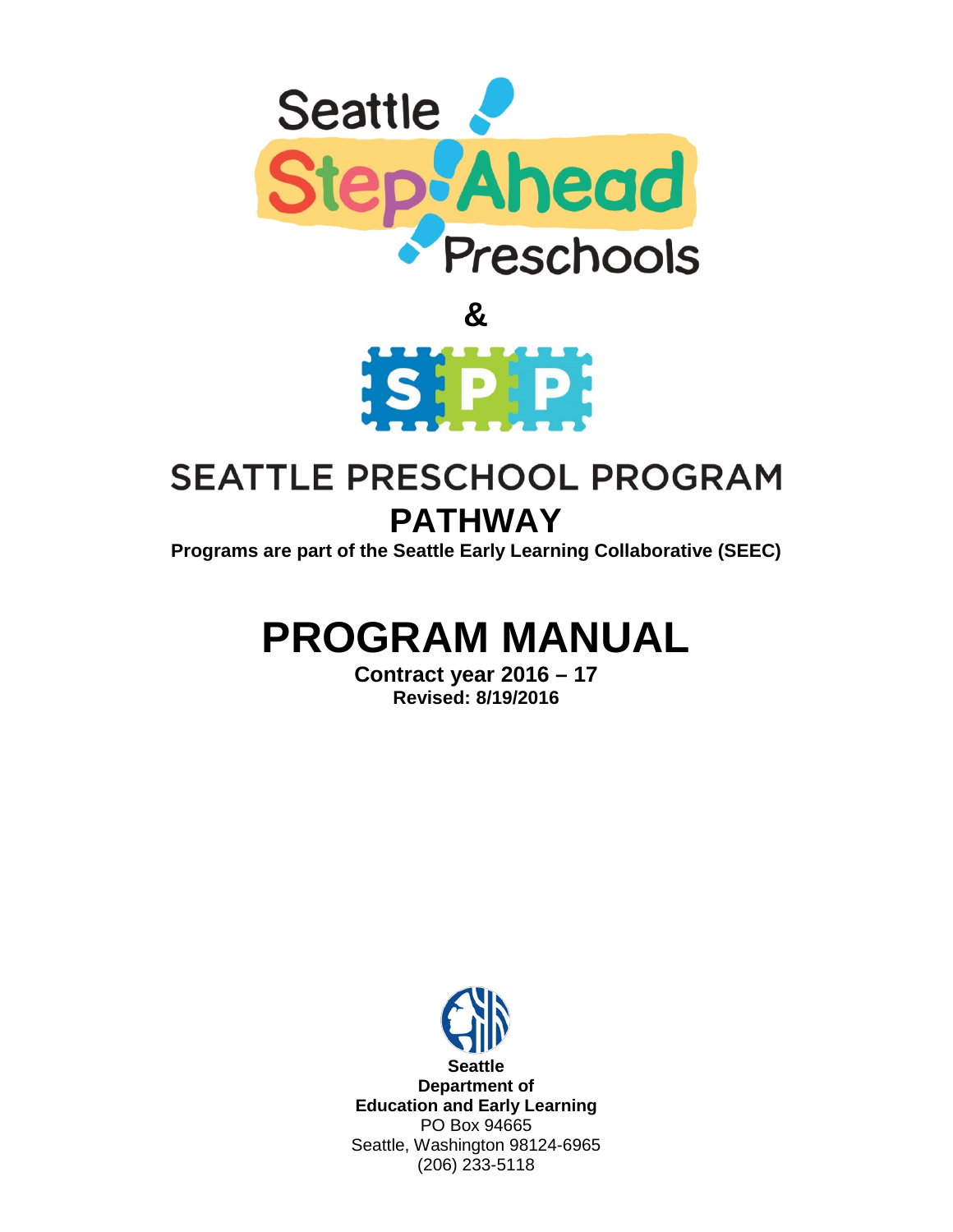# **Table of Contents**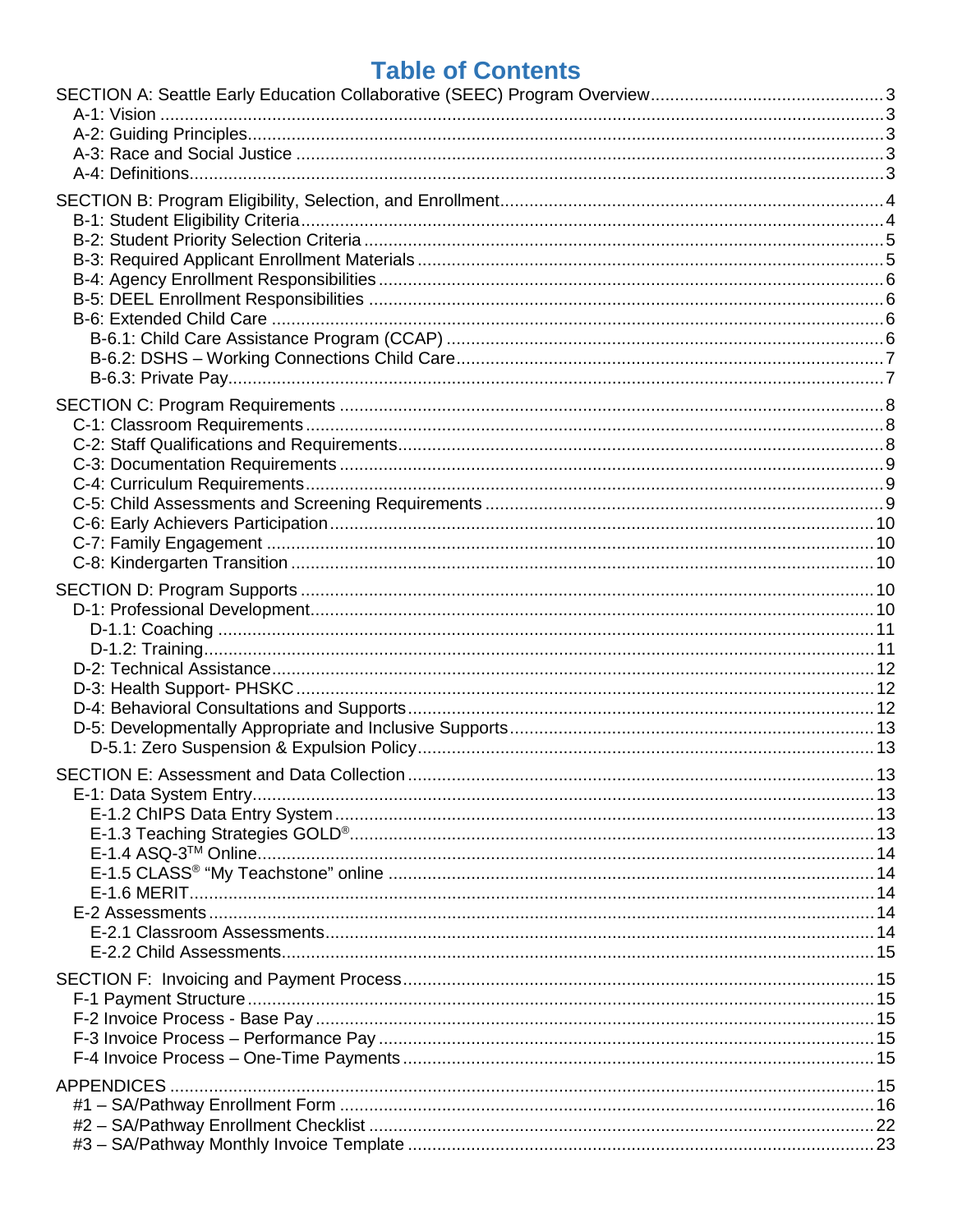# <span id="page-2-0"></span>SECTION A: Seattle Early Education Collaborative (SEEC) Program Overview

#### <span id="page-2-1"></span>A-1: Vision

The vision of the Seattle Early Education Collaborative (SEEC) is a community working together in coordinated partnership to close the achievement gap by ensuring that children are prepared to succeed in school. Additionally, schools and communities are prepared to effectively nurture and educate every child.

#### <span id="page-2-2"></span>A-2: Guiding Principles

SEEC's guiding principles are based on the following values, knowledge, and beliefs:

- Learning begins at birth and every child has the capacity to learn and succeed in school;
- Success in school and life rests on healthy, holistic, and comprehensive development;
- Quality pre-kindergarten (pre-K) programs are a function of the level of education, training, skill, and experience of the teachers in the classroom;
- Parents are the first and most important teachers of their children; respect for home language, culture, etc. are key to supporting families in their role as parents;
- Families are better served when:
	- $\circ$  Services are offered within communities where children and families live, work, and play;
	- o A multidisciplinary methodology is used with an emphasis on assessment of outcomes;
	- o There are shared professional values and outcomes for early learning professional development;
	- o Early learning programs encompass a broad range of ages and settings;
	- o All partners are committed to diversity and inclusion.

#### <span id="page-2-3"></span>A-3: Race and Social Justice

The Seattle Step Ahead/Pathway Preschool Program is dedicated to ensuring that every aspect of the program advances racial equity and social justice and aligns with the City's Race and Social Justice Initiative.

Until race and family income are no longer predictive of aggregate school performance, the City has committed to making investments that will help all of Seattle's children succeed in school and life.

#### <span id="page-2-4"></span>A-4: Definitions

ChIPS – Child Information and Provider System is the DEEL database used by agencies and DEEL to store and track child and agency level data. Data entry items include, but are not limited to, child-identifiable information, attendance, screening results, notes, etc.

CLASS® – Classroom Assessment Scoring System is a program used to assess interactions between teachers and children to determine teachers' professional development needs; it includes areas of emotional support, classroom organization, and instructional support.

Common Core – The Common Core State Standards, or "Common Core," are academic learning goals for grades K-12 in math and English language arts. Common Core sets goals or standards that focus on deeper understanding of basic subjects in order to better prepare students for success in college, work, and life. Common Core is part of Washington's K-12 State Learning Standards and was adopted in 2011.

Early Achievers – A voluntary quality rating and improvement system (QRIS) for licensed child care providers in Washington that helps early learning programs offer high-quality care.

ECEAP – Early Childhood Education and Assistance Program funded by Washington State for families earning at or below 110% of the federal poverty level; offers free, part-day, high-quality, culturally and linguistically appropriate preschool services for eligible 3- and 4-year-olds and their families.

ECERS-R – The Early Childhood Environment Rating Scale-Revised: A thorough revision of the ECERS, designed to assess group programs for children from two through five years of age. Total scale consists of 43 items. (Also available in Spanish.)

MERIT – Managed Education and Registry Information Tool managed by the Washington State Department of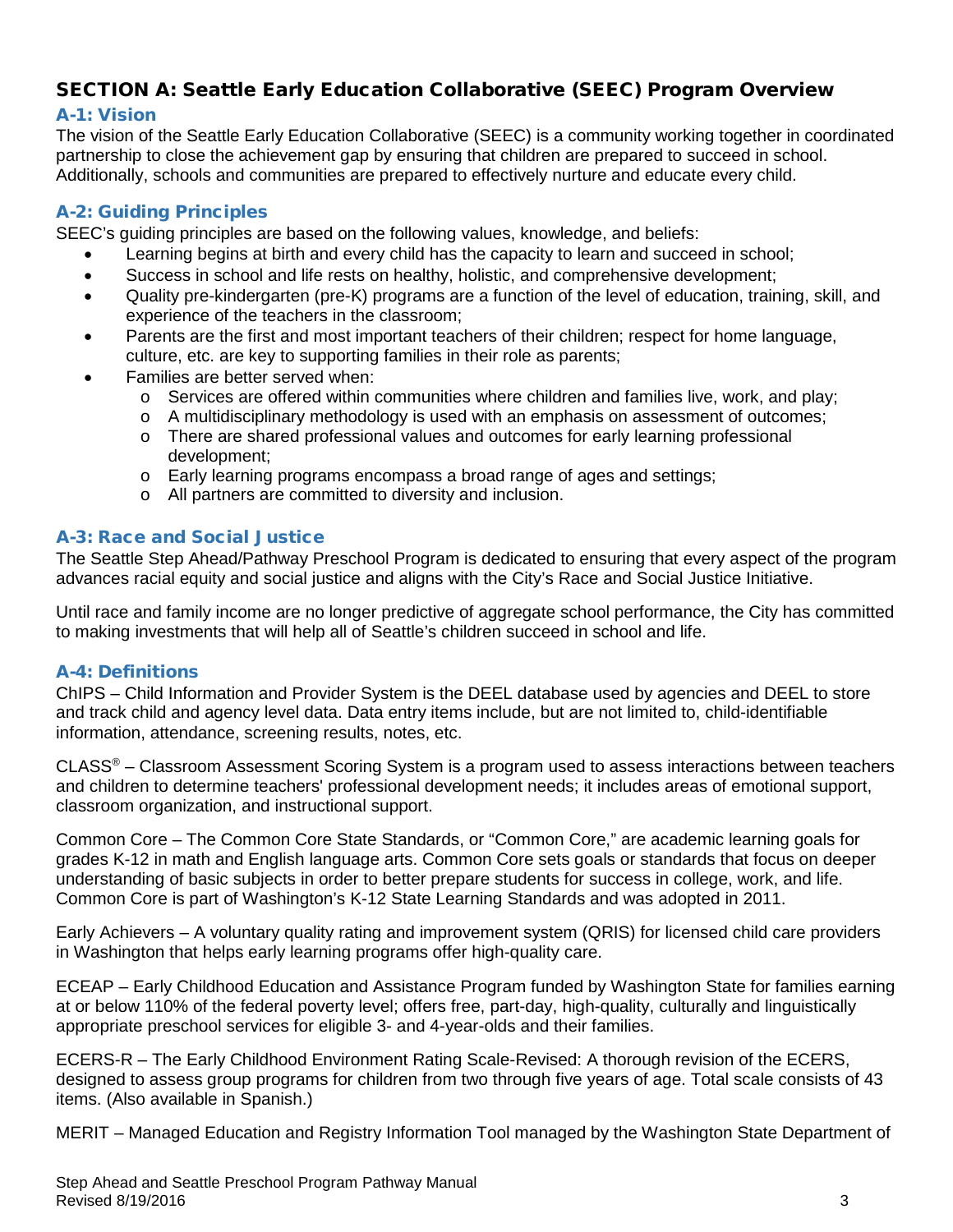Early Learning. It allows individuals who work in early child care and education to track online their education and training experience, find training by state-approved trainers, be recognized and receive awards for their professional achievements, and more.

PPVT™-IV – Peabody Picture Vocabulary Test, Fourth Edition (PPVT™-4) measures verbal ability in standard American English vocabulary; can measure receptive processing from ages two to over ninety. Quality Level of Excellence – Designation used by the Washington State Department of Early Learning for early learning providers that achieve Early Achievers ratings of Level 3, 4 or 5.

Reflective Coaching – Reflective coaching is the regular and intensive coaching of teachers and their supervisors. These coaching models are designed to enhance the relationship between the teacher and the coach combined with direct observation, reflection/discussion, and modeling of practices.

RSJI – The Seattle Race and Social Justice Initiative (RSJI) is a citywide effort to end institutionalized racism and race-based disparities in City government. RSJI builds on the work of the civil rights movement and the ongoing efforts of individuals and groups in Seattle to confront racism. Its long-term goal is to change the underlying system that creates race-based disparities in our community and to achieve racial equity.

Teaching Strategies GOLD® (TSG) – An observation-based assessment system used to document children's development from birth-kindergarten; can be used with all children, including English Language Learners, children with disabilities, and children who exceed typical developmental expectations. TSG is being incorporated into the Washington Kindergarten Inventory of Developing Skills (WaKIDS) program.

WaKIDS – Washington Kindergarten Inventory of Developing Skills - A process for obtaining a snapshot of where children are developmentally at the start of kindergarten. Gathers information through: 1) a teacherfamily meeting; 2) an assessment of the child's social and emotional development, cognition and general knowledge, language, communication and literacy, physical well-being, health and motor development; 3) meetings between teacher/early learning professionals to coordinate children's transition to kindergarten.

Washington State Core Competencies for Early Care and Education Professionals – Washington State Department of Early Learning (DEL) list defining what early care and education professionals need to know and be able to do to provide quality care for children.

# <span id="page-3-0"></span>SECTION B: Program Eligibility, Selection, and Enrollment

## <span id="page-3-1"></span>B-1: Student Eligibility Criteria

Agencies will enroll children who meet the following criteria:

- Live within the Seattle city limits and within the attendance boundaries of low-performing elementary schools
- Will be three or four years old by August 31 of the school year in which they are enrolled
- Have income between 110% and 300% of the federal poverty level.

| 110%-300% of 2015-2016 Federal Poverty Level |                             |  |  |  |
|----------------------------------------------|-----------------------------|--|--|--|
| <b>Family Size</b>                           | <b>Gross Monthly Income</b> |  |  |  |
|                                              | $$1,470 - $4,005$           |  |  |  |
|                                              | $$1,849 - $5,040$           |  |  |  |
|                                              | $$2,229 - $6,075$           |  |  |  |
| 5                                            | $$2,608 - $7,110$           |  |  |  |
| 6                                            | $$2,988 - $8,145$           |  |  |  |
| 7+                                           | Please call (206) 386-1050  |  |  |  |

Additionally, the following children will also be eligible:

- Any child who meets the first criteria above and is not served by Head Start or the Early Childhood Education and Assistance Program (ECEAP).
- Any child from the Parent-Child Home Program (PCHP) who meets the first criteria above will receive priority for enrollment. Agencies will work in partnership with Parent-Child Home program providers to enroll graduates from this program.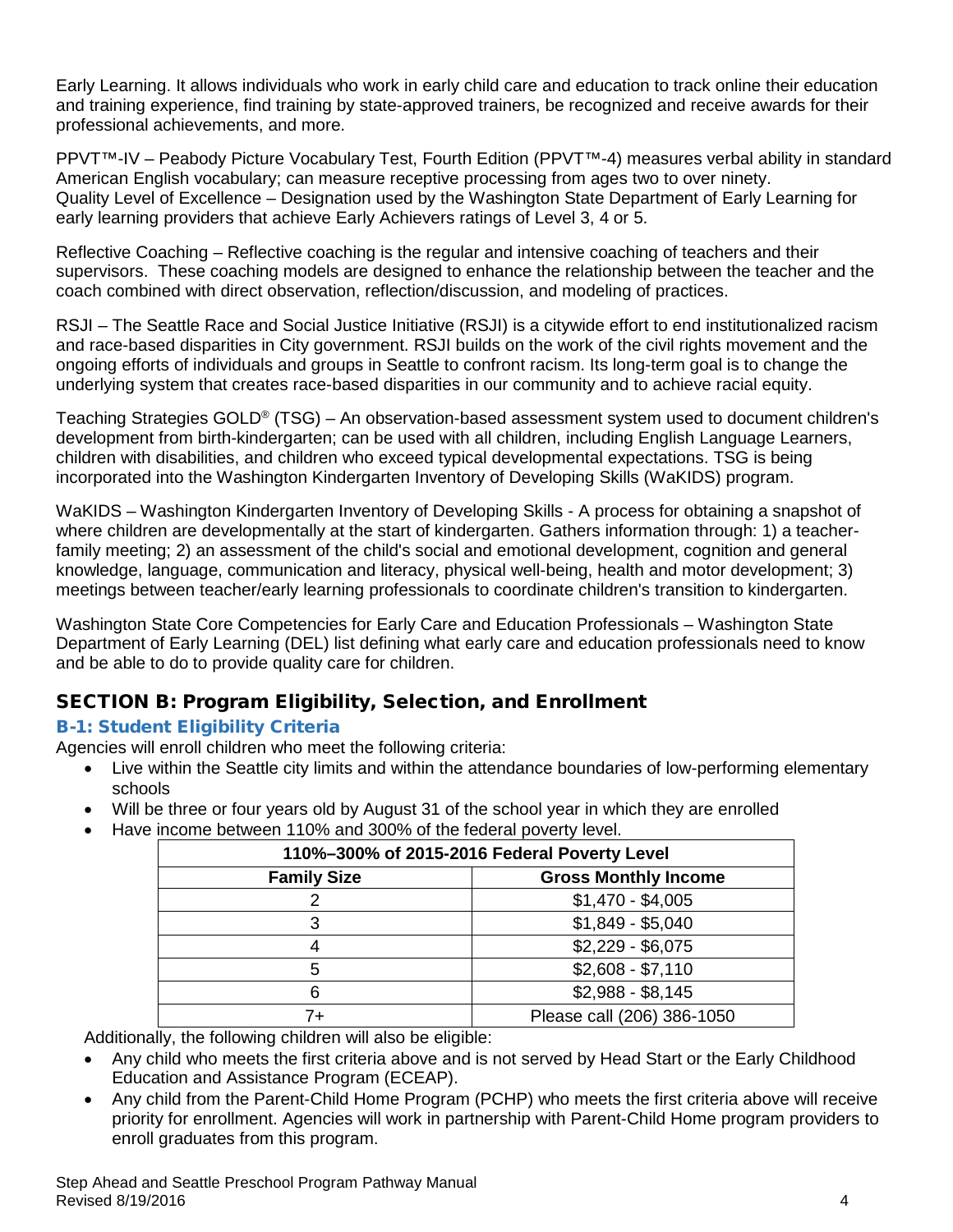#### <span id="page-4-0"></span>B-2: Student Priority Selection Criteria

Agencies will prioritize students who meet the following criteria:

- Are three- to four-years old
- Come from families with low to moderate incomes
- Live within the Seattle city limits
- Live within the attendance boundaries of low-performing elementary schools.

Additional priority will be given to children who fall into the criteria below. These criteria use data from Seattle Public Schools that indicate a high percentage of children in poverty and at risk of academic failure are included in these groups**:**

- Children whose parents have Immigrant or Refugee status
- Children who are English language learners
- Children not currently in preschool, but in the care of family, friends or neighbors (FFN) who would benefit from a pre-K program.
- Children in foster care
- Children who are homeless
- Children with special needs

The following is a list of the 2016-17 Seattle schools within the Step Ahead/SPP Pathway priority attendance area:

| Aki Kurose Middle School             | <b>Highland Park Elementary</b>    | <b>Olympic Hills Elementary</b> |
|--------------------------------------|------------------------------------|---------------------------------|
| <b>B.F Day Elementary</b>            | John Muir Elementary               | Orca Elementary                 |
| <b>Bailey Gatzert Elementary</b>     | John Rogers Elementary             | <b>Rainier View Elementary</b>  |
| Beacon Hill International Elementary | <b>Kimball Elementary</b>          | <b>Roxhill Elementary</b>       |
| <b>Concord International School</b>  | Leschi Elementary                  | <b>Sand Point Elementary</b>    |
| <b>Dearborn Park Elementary</b>      | <b>Lowell Elementary</b>           | <b>Sanislo Elementary</b>       |
| Denny International Middle School    | Maple Elementary                   | <b>Stevens Elementary</b>       |
| <b>Dunlap Elementary</b>             | Martin Luther King Jr. Elementary  | Van Asselt Elementary           |
| <b>Emerson Elementary</b>            | Mercer International Middle School | <b>Viewlands Elementary</b>     |
| <b>Graham Hill Elementary</b>        | Northgate Elementary               | <b>West Seattle Elementary</b>  |
| <b>Hawthorne Elementary</b>          |                                    | <b>Wing Luke Elementary</b>     |

#### <span id="page-4-1"></span>B-3: Required Applicant Enrollment Materials

| <b>Required Information</b>              | <b>Acceptable Documentation</b>                                                                                                                                                                                                                                                                                                                                                                             |
|------------------------------------------|-------------------------------------------------------------------------------------------------------------------------------------------------------------------------------------------------------------------------------------------------------------------------------------------------------------------------------------------------------------------------------------------------------------|
| <b>Student Application</b>               | Fully completed Step Ahead and SPP Pathway application (paper or<br>1.<br>online)                                                                                                                                                                                                                                                                                                                           |
| <b>Enrollment Packet</b>                 | Fully completed Step Ahead and SPP Pathway enrollment packet<br>1.<br>Must include signed and dated consent to participate<br>2.                                                                                                                                                                                                                                                                            |
| Parent/Guardian Identity                 | <b>Photo Identification</b>                                                                                                                                                                                                                                                                                                                                                                                 |
| Proof of Residency<br>(2 forms required) | 1. Home utility bill<br>Mortgage bill<br>2.<br>3. Lease or rental agreements<br>Insurance documents<br>4.<br>Department of Social and Health Services (DSHS) benefits eligibility<br>5.<br>documents<br>6. For homeless families:<br>a. Letter from approved community-based organization (CBO) verifying<br>address<br>Letter from the head of household at temporary residence verifying<br>b.<br>address |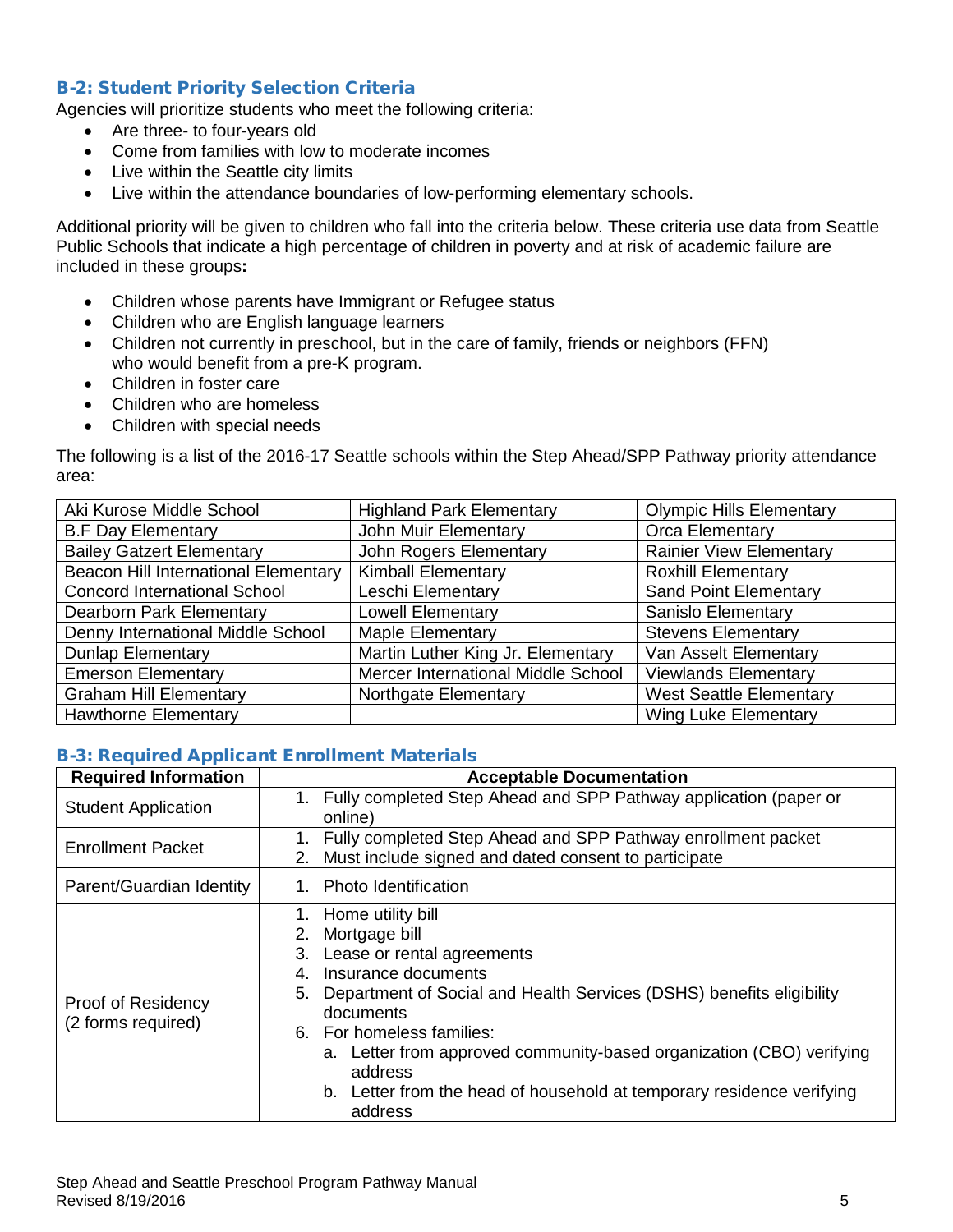| Proof of Child's Age                                  | 1. Child's birth certificate (with parent's name) or passport<br>a. If the adult enrolling the child is not listed on the birth certificate, he or<br>she must supply documentation of his/her authority to enroll the child.                                                                                                                                                                                                                                                                                                  |
|-------------------------------------------------------|--------------------------------------------------------------------------------------------------------------------------------------------------------------------------------------------------------------------------------------------------------------------------------------------------------------------------------------------------------------------------------------------------------------------------------------------------------------------------------------------------------------------------------|
| Proof of Income<br>(any of these may be<br>requested) | 1. Proof of eligibility for Working Connections Child Care (WCCC) subsidy,<br>Comprehensive Childcare Assistance Program (CCAP) subsidy, Early<br>Childhood Education and Assistance (ECEAP) or Head Start.<br>2. Income tax return for previous year and pay stubs for the last three<br>months.<br>3. Income verification letter from employer<br>4. For parents paid in cash:<br>a. Recent bank statements<br>Letter of income verification from employer or<br>b.<br>c. Letter of income verification from an approved CBO |

### <span id="page-5-0"></span>B-4: Agency Enrollment Responsibilities

Agencies will select and enroll all children attending Step Ahead and Seattle Preschool Program Pathway. Agencies will follow the steps below to ensure proper enrollment:

- **1.** Distribute applications and additional forms to families.
- **2.** Collect completed paperwork and accompanying documentation.
- **3.** Review applications for completeness and signatures.
- **4.** Review applications for eligibility
	- **a.** Does the family live within the Seattle city limits?
	- **b.** Will the child be three or four years old by August 31 of the current year?
	- **c.** Compute family income and determine Federal Poverty Level for the family (see income calculation directions and income eligibility matrix).
	- **d.** Enter data into ChIPS.
- **5.** Forward copies of applications and documentation to DEEL Program Intake Representatives weekly during enrollment period.
- **6.** Prioritize enrollment according to enrollment priorities outlined in section B-2.
- **7.** Strive for full enrollment 60 days before program start date.
- **8.** Complete full enrollment within 30 days of program start date.
- **9.** Maintain enrollment at a minimum of 95% of capacity; children are expected to attend regularly with fewer than 10 excused or unexcused absences per year (5 per semester).
- **10.** Maintain a waiting list to help ensure full enrollment. When the program is full, children must be referred to programs with openings so the child receives preschool services.
- **11.** The last day to enroll a child for the current program year will be March 31, 2017.

#### <span id="page-5-1"></span>B-5: DEEL Enrollment Responsibilities

DEEL Program Intake Representatives will collect all eligibility documentation from agencies and certify enrollment eligibility.

DEEL will provide agencies with contact information for their assigned Program Intake Representative.

#### <span id="page-5-2"></span>B-6: Extended Child Care

Extended Child Care or "Extended day" is defined as those hours outside of the six hour SPP day. Agencies that provide an extended day model may collect payment for hours outside of SPP programing. An agency may accept payment for extended care through either private pay or subsidized payment from families as described below:

#### <span id="page-5-3"></span>B-6.1: Child Care Assistance Program (CCAP)

The City of Seattle helps low- and moderate-income working families pay for child care for children ages one month to 13 years. Families can choose from more than 100 licensed family child care homes and centers in Seattle, which contract with the City to provide high-quality and affordable child care.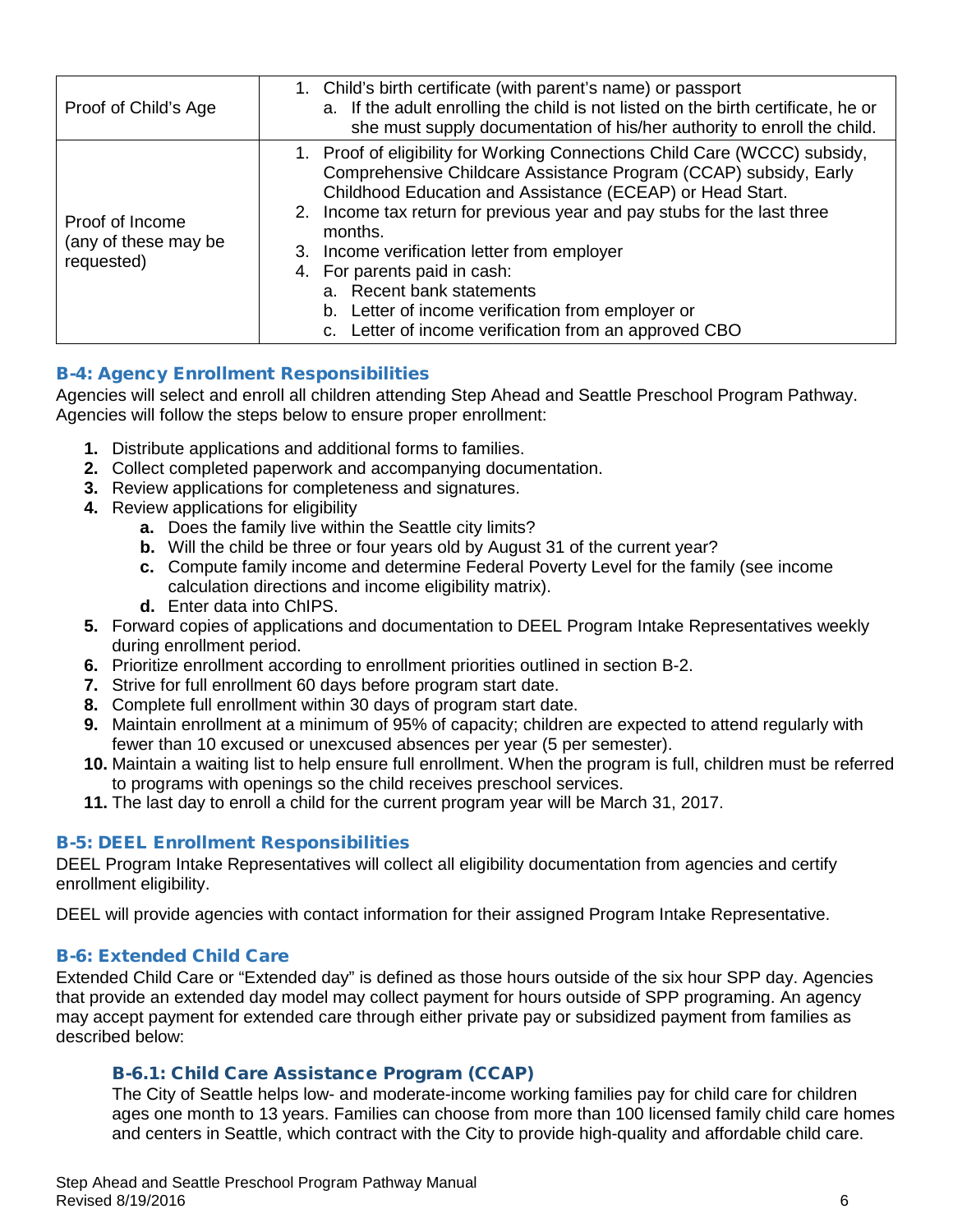At the time of enrollment, the family will be given a voucher, which authorizes monthly child care payments to the child care home or center that they choose from the City of Seattle's provider list. The amount of the payment from the City varies according to the income of the family, age of the child, and hours of care needed. The City typically pays between 25% to 70% of a standardized rate, and the family is responsible for paying the difference between the voucher amount and the Provider's regular monthly rate.

For more information regarding CCAP call (206) 386-1050.

| <b>Family Size</b> | <b>Gross Monthly Income</b> |
|--------------------|-----------------------------|
|                    | $$2,671 - $4,005$           |
|                    | $$3,361 - $5,040$           |
|                    | $$4,051 - $6,075$           |
|                    | $$4,741 - $7,110$           |
|                    | $$5,431 - $8,145$           |

#### **Child Care Payment Assistance Income Guidelines**

#### <span id="page-6-0"></span>B-6.2: DSHS – Working Connections Child Care

Working Connections Child Care (WCCC) helps families with low incomes pay for child care while they work or meet WorkFirst participation requirements. When a family qualifies for child care subsidy benefits and chooses an eligible provider, the state pays a portion of the cost of child care. The parent is also responsible to pay a copayment to the provider each month.

To get information regarding WCCC contact the DSHS Customer Service Call Center at 1.877.501.2233 or [apply online through Washington Connection;](http://www.washingtonconnection.org/) [www.workingconnection.org/home](http://www.workingconnection.org/home)

| Working Connections Copay Calculation table Effective April 1, 2016                                                                                                                                                                                                                                                                                                                                                                                                                                                                                                                                                                                                                                |                                                                                                                                                                                                                                                            |                   |              |         |                                             |                 |                                              |                 |            |                                     |                                         |
|----------------------------------------------------------------------------------------------------------------------------------------------------------------------------------------------------------------------------------------------------------------------------------------------------------------------------------------------------------------------------------------------------------------------------------------------------------------------------------------------------------------------------------------------------------------------------------------------------------------------------------------------------------------------------------------------------|------------------------------------------------------------------------------------------------------------------------------------------------------------------------------------------------------------------------------------------------------------|-------------------|--------------|---------|---------------------------------------------|-----------------|----------------------------------------------|-----------------|------------|-------------------------------------|-----------------------------------------|
|                                                                                                                                                                                                                                                                                                                                                                                                                                                                                                                                                                                                                                                                                                    | Column 1                                                                                                                                                                                                                                                   | Column 2          | Column 3     |         | Column 6<br>Column 4<br>Column <sub>5</sub> |                 | Column <sub>7</sub>                          | Column 8        |            |                                     |                                         |
|                                                                                                                                                                                                                                                                                                                                                                                                                                                                                                                                                                                                                                                                                                    | If Countable Income is:                                                                                                                                                                                                                                    |                   |              |         |                                             |                 |                                              |                 |            |                                     |                                         |
| Family<br><b>Size</b>                                                                                                                                                                                                                                                                                                                                                                                                                                                                                                                                                                                                                                                                              | 100% of<br><b>FPL</b>                                                                                                                                                                                                                                      | Above<br>200% FPL | 0 to 82% FPL |         | 137.5%                                      |                 | More than 82% to More than 137.5%<br>to 200% |                 | 137.5% FPL | <b>State Median Income</b><br>(SMI) | 85% state<br>median income<br>$(SMI)^*$ |
|                                                                                                                                                                                                                                                                                                                                                                                                                                                                                                                                                                                                                                                                                                    | \$981                                                                                                                                                                                                                                                      | \$1,962           | \$0          | \$804   | \$805                                       | \$1,349         |                                              | \$1,350 \$1,962 | \$1,349    | \$3,684                             | \$3,131                                 |
|                                                                                                                                                                                                                                                                                                                                                                                                                                                                                                                                                                                                                                                                                                    | \$1,328                                                                                                                                                                                                                                                    | \$2,656           | \$0          | \$1,089 |                                             | \$1,090 \$1,826 | \$1,827                                      | \$2,656         | \$1,826    | \$4,817                             | \$4,094                                 |
| 31                                                                                                                                                                                                                                                                                                                                                                                                                                                                                                                                                                                                                                                                                                 | \$1,674                                                                                                                                                                                                                                                    | \$3,348           | \$0          | \$1,373 |                                             | \$1,374 \$2,302 |                                              | \$2,303 \$3,348 | \$2,302    | \$5,951                             | \$5,058                                 |
|                                                                                                                                                                                                                                                                                                                                                                                                                                                                                                                                                                                                                                                                                                    | \$2,021                                                                                                                                                                                                                                                    | \$4,042           | \$0          | \$1,657 |                                             | \$1,658 \$2,779 |                                              | \$2,780 \$4,042 | \$2,779    | \$7,084                             | \$6,021                                 |
| 51                                                                                                                                                                                                                                                                                                                                                                                                                                                                                                                                                                                                                                                                                                 | \$2,368                                                                                                                                                                                                                                                    | \$4,736           | \$0          | \$1,942 | \$1,943                                     | \$3,256         | \$3,257                                      | \$4,736         | \$3,256    | \$8,218                             | \$6,985                                 |
| 61                                                                                                                                                                                                                                                                                                                                                                                                                                                                                                                                                                                                                                                                                                 | \$2,714                                                                                                                                                                                                                                                    | \$5,428           | \$0          | \$2,225 |                                             | \$2,226 \$3,732 |                                              | \$3,733 \$5,428 | \$3,732    | \$9,351                             | \$7,948                                 |
|                                                                                                                                                                                                                                                                                                                                                                                                                                                                                                                                                                                                                                                                                                    | \$3,061                                                                                                                                                                                                                                                    | \$6,122           | \$0          | \$2,510 | \$2,511                                     | \$4,209         | \$4,210                                      | \$6,122         | \$4,209    | \$9,564                             | \$8,129                                 |
| 81                                                                                                                                                                                                                                                                                                                                                                                                                                                                                                                                                                                                                                                                                                 | \$3,408                                                                                                                                                                                                                                                    | \$6,816           | \$0          | \$2,795 | \$2,796                                     | \$4,686         | \$4,687                                      | \$6,816         | \$4,686    | \$9,776                             | \$8,309                                 |
| 91                                                                                                                                                                                                                                                                                                                                                                                                                                                                                                                                                                                                                                                                                                 | \$3,754                                                                                                                                                                                                                                                    | \$7,508           | \$0          | \$3,078 | \$3,079                                     | \$5,162         | \$5,163                                      | \$7,508         | \$5,162    | \$9,989                             | \$8,490                                 |
|                                                                                                                                                                                                                                                                                                                                                                                                                                                                                                                                                                                                                                                                                                    | 10 \$4,101                                                                                                                                                                                                                                                 | \$8,202           | \$0          | \$3,363 |                                             | \$3,364 \$5,639 |                                              | \$5,640 \$8,202 | \$5,639    | \$10,202                            | \$8,671                                 |
|                                                                                                                                                                                                                                                                                                                                                                                                                                                                                                                                                                                                                                                                                                    | Subtract 137.5% FPL From<br>If income exceeds 85% of SMI any time<br>Countable income, then<br><b>Not</b><br>\$15 Copay<br>\$65 Copay<br>during authorization, consumer becomes<br>multiply by .50 and add \$65<br>Eligible<br>ineligible and dis-enrolled |                   |              |         |                                             |                 |                                              |                 |            |                                     |                                         |
| STEPS TO CALCULATE WCCC ELIGIBILITY AND COPAYMENT:<br>1. Determine TOTAL income. This is the sum of all gross earned and unearned income.<br>2. Determine COUNTABLE income. This is TOTAL income minus any child support PAID OUT.<br>$\mathcal{L} = \mathcal{L} = \mathcal{L} = \mathcal{L} = \mathcal{L} = \mathcal{L} = \mathcal{L} = \mathcal{L} = \mathcal{L} = \mathcal{L} = \mathcal{L} = \mathcal{L} = \mathcal{L} = \mathcal{L} = \mathcal{L} = \mathcal{L} = \mathcal{L} = \mathcal{L} = \mathcal{L} = \mathcal{L} = \mathcal{L} = \mathcal{L} = \mathcal{L} = \mathcal{L} = \mathcal{L} = \mathcal{L} = \mathcal{L} = \mathcal{L} = \mathcal{L} = \mathcal{L} = \mathcal{L} = \mathcal$ |                                                                                                                                                                                                                                                            |                   |              |         |                                             |                 |                                              |                 |            |                                     |                                         |

3. Compare COUNTABLE income to Column 2. If amount is greater, client is not eligible. If COUNTABLE income is below column 2 then check column 3, 4 or 5 for correct income range and copayment.

\*NOTE: if at any time during the recipt of benefits, the consumers income EXCEEDS 85% of the State median income, that consumer is no longer eligible for WCCC services

#### <span id="page-6-1"></span>B-6.3: Private Pay

Parents pay out of pocket for the cost of extended care as determined by the agency.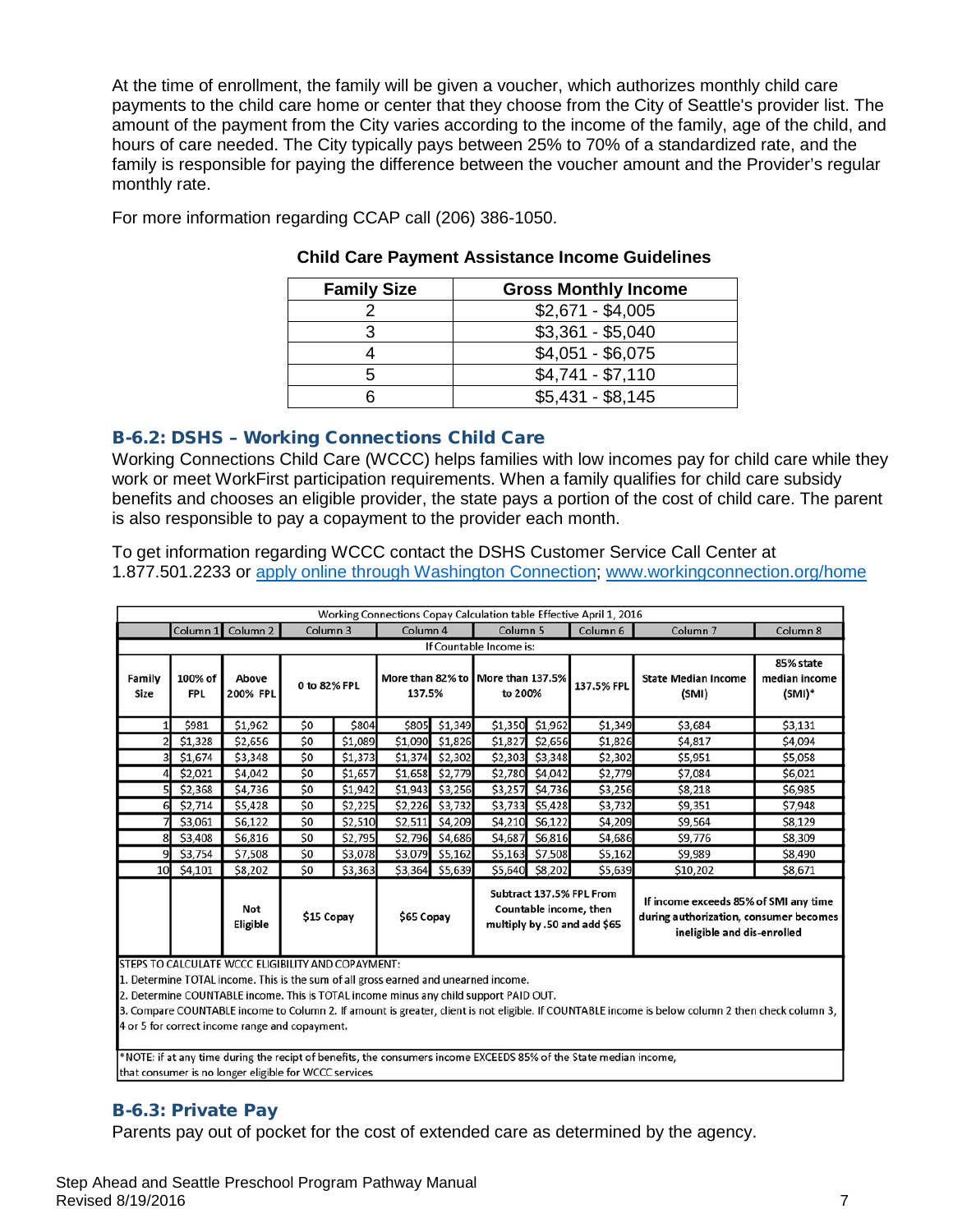# <span id="page-7-0"></span>SECTION C: Program Requirements

#### <span id="page-7-1"></span>C-1: Classroom Requirements

Classroom schedule/hours – Step Ahead and Pathway Programs may choose one of the follow models:

- Full-Day: Six hours per day, five days per week for 180 days per year beginning in September. Programs wishing to provide full-day services will use other sources including City or State subsidies, parent fees, United States Department of Agriculture (USDA), grants and other revenue sources to cover the additional costs of full-day programing. Agency must be licensed.
- Part-Day: Three-and-a-half hours per day, four days a week, either morning or afternoon, for 140 days per year beginning in September. Free to eligible families who meet the Step Ahead program's income guidelines.

Classroom size/ratio – Classrooms will have a maximum class size of 20 students and maintain a 1:10 adult to child ratio.

Classroom staff – The average Step Ahead and Pathway classroom will have one lead teacher and one assistant teacher. Teachers must meet the staff qualifications listed in section C-2.

SPP Pathway only – Must be able to become a full-day SPP eligible program within two years of contract start date and must be licensed.

### <span id="page-7-2"></span>C-2: Staff Qualifications and Requirements

#### Staff Qualification levels

|                                                           | <b>Step Ahead/Pathway</b>                                  | SPP*                                                                                                                                                                                                                                                                    |                                                                                                                                                                                                                                                                        |  |  |
|-----------------------------------------------------------|------------------------------------------------------------|-------------------------------------------------------------------------------------------------------------------------------------------------------------------------------------------------------------------------------------------------------------------------|------------------------------------------------------------------------------------------------------------------------------------------------------------------------------------------------------------------------------------------------------------------------|--|--|
| <b>Staff Level</b>                                        | <b>Education</b><br><b>Requirements</b>                    | <b>Qualified Degree Major</b>                                                                                                                                                                                                                                           | <b>Degree Accepted Other than</b><br><b>ECE Degree</b>                                                                                                                                                                                                                 |  |  |
| <b>Director</b><br>and/or<br>Program<br><b>Supervisor</b> | No requirements                                            | Bachelor's degree or higher<br>verified as "approved" in<br>MERIT in:<br>Early childhood education<br>(ECE)                                                                                                                                                             | A bachelor's degree or higher<br>from an accredited college<br>verified as "approved" in<br>MERIT.<br><b>AND</b>                                                                                                                                                       |  |  |
| <b>Lead Teacher</b>                                       | Associate's degree<br>(AA) in early childhood<br>education | Early childhood and family<br>studies<br>Human development with<br>specialization in ECE<br>Children's studies /<br>$\bullet$<br>childhood education                                                                                                                    | 30 or more approved quarter<br>credits in ECE verified through<br>MERIT. Up to 10 may<br>classified as ECE-School Age<br>hybrid ("E/S") credits.                                                                                                                       |  |  |
| <b>Assistant</b><br><b>Teacher</b>                        | <b>Child Development</b><br>Credential (CDA)               | Associate's degree or higher<br>verified as "approved" in<br>MERIT in:<br><b>ECE</b><br>Early childhood and family<br>$\bullet$<br>studies<br>Human development with<br>$\bullet$<br>specialization in ECE<br>Children's<br>$\bullet$<br>studies/childhood<br>education | An associate's degree or<br>higher from an accredited<br>college verified as "approved"<br>in MERIT.<br><b>AND</b><br>20 or more approved quarter<br>credits in ECE verified through<br>MERIT. Up to 10 may<br>classified as ECE-School Age<br>hybrid ("E/S") credits. |  |  |

\*SPP Pathway Program staff will work towards meeting the SPP Education Requirements.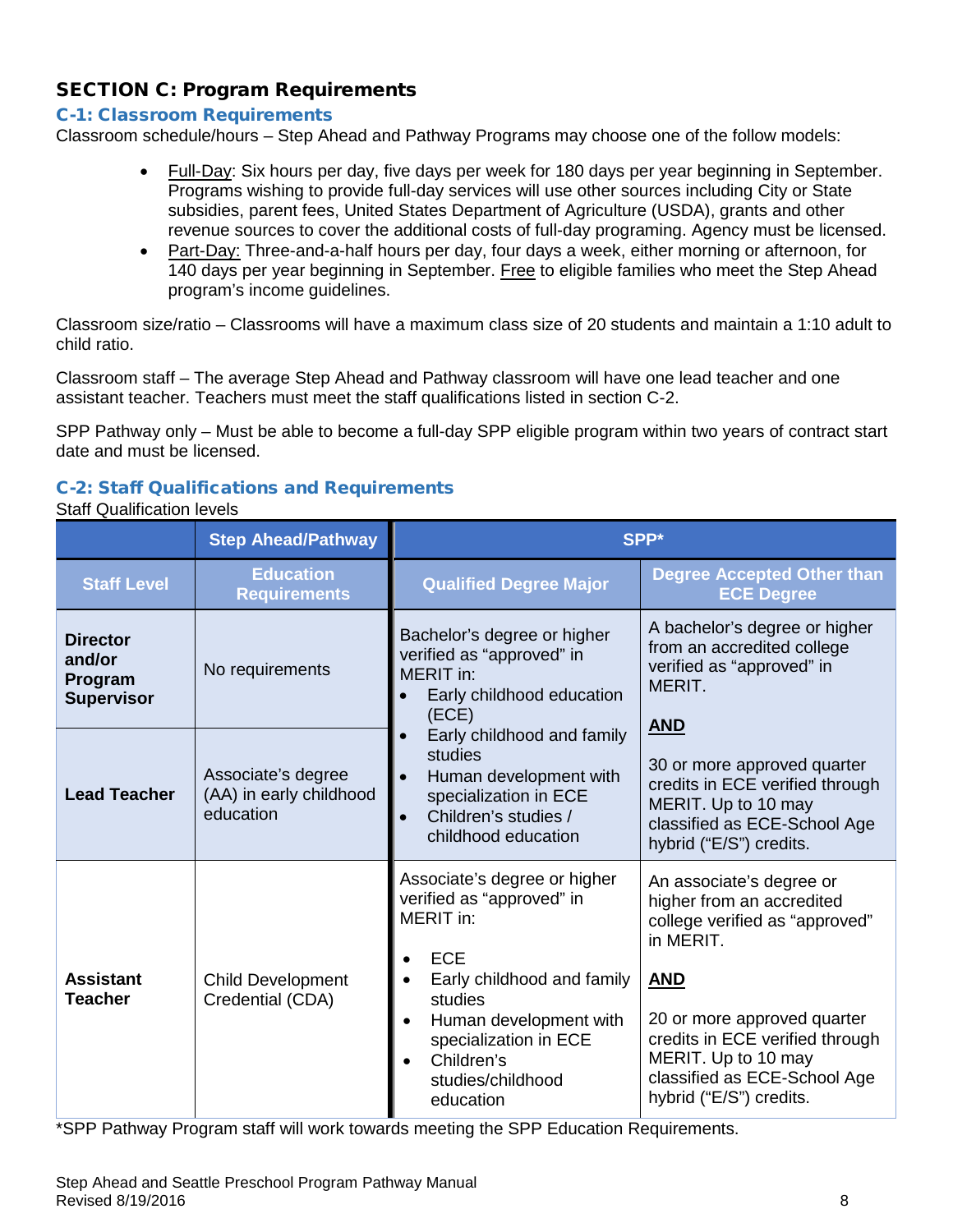Step Ahead and SPP Pathway Program staff must be entered in the DEL MERIT system. Staff education requirements will be verified through the MERIT system. MERIT data entry described in section E-1.5.

#### <span id="page-8-0"></span>C-3: Documentation Requirements

Staff Report – The agency will submit a completed Staff Report (contract attachment) to DEEL prior to the first day of school. The agency is responsible to submit an updated Staff Report to their Education Specialist any time staffing changes occur.

Health Records – The agency will maintain current and confidential health files on all enrolled children. Those files will include:

- A record of the child's medical home (primary care doctor name, address, and phone number)
- A record of the child's dental home (dentist name, address, and phone number).
- Immunization records
- Allergy information
- Food preferences and restrictions

If applicable, confidential health files must also include:

- Results from health-related screenings conducted by or through the agency
	- o All screening results will be shared with families at least three times per year. Scores indicating a developmental or behavioral concern will be discussed with parents during the scheduled parent teacher conference or sooner.
- Accident reports
- Documentation of health-related family contacts
- Documents required by ECEAP
- The name of the child's medical/dental insurance providers.

Teaching Strategies GOLD<sup>®</sup> – The agency will keep updated records of observations records for each child within the Teaching Strategies GOLD<sup>®</sup> child assessment system. Documentation within the system can include, but is not limited to, anecdotal notes, observation notes, pictures, and videos.

Child file requirements – The agency will keep a complete child record on-site. This file can include, but is not limited to, the following:

- Enrollment application and documentation
- Health records
- Education records
- Family information
- Communications with family

#### <span id="page-8-1"></span>C-4: Curriculum Requirements

The agency will use an evidence-based curriculum that includes the following elements: alignment with state early learning guidelines, common core standards and the Seattle kindergarten readiness guidelines.

#### <span id="page-8-2"></span>C-5: Child Assessments and Screening Requirements

The agency will be required to use and provide data on children using the following assessment and screening tools:

- Teaching Strategies GOLD<sup>®</sup> Agencies will track child development data through observations, anecdotal notes, pictures, and videos, and track children's progress throughout the year in the online TSG system.
- Peabody Picture Vocabulary Test (PPVT) Agencies will work with DEEL's approved outside contractor to assess children's receptive language skills using the PPVT. Agencies will participate in testing twice per year, fall and spring.
- Health screening (height, weight, vision, and hearing) Agencies will partner with Public Health Seattle & King County (PHSKC) to conduct health screenings with each child. Information from the screening will be logged in ChIPS. Follow-ups will be provided to children and families where need is shown.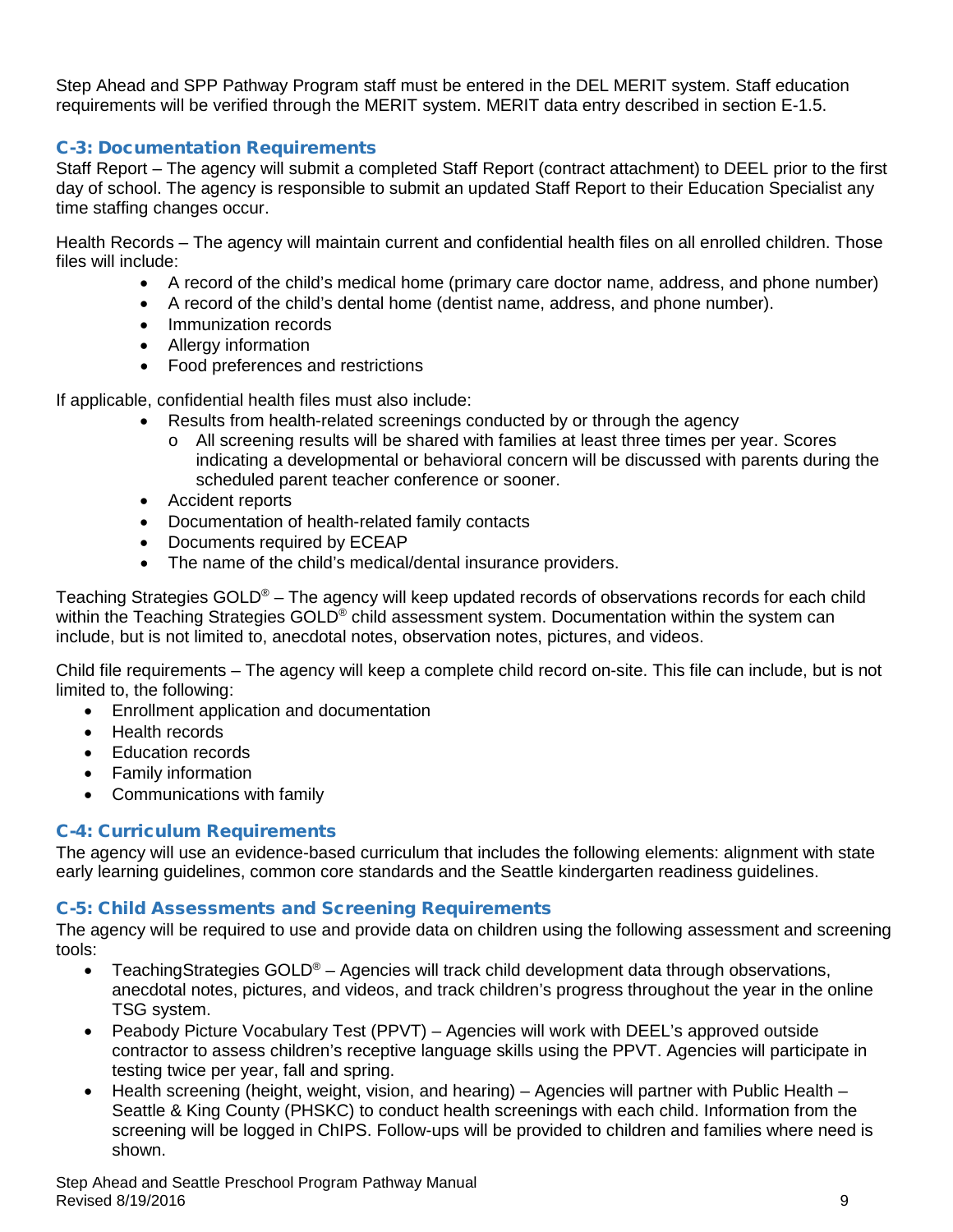• Developmental screening (ASQ and ASQ-SE) – Agencies will administer the ASQ and ASQ-SE to all students with the support of PHSKC. Agencies will enter all ASQ data into the online ASQ data system.

## <span id="page-9-0"></span>C-6: Early Achievers Participation

The agency will be required to participate in DEL's Early Achievers (EA) activities as made available by the City and/or partners. The agency must start with a Level 2 quality improvement activities (as applicable) and progress through quality standards Levels 3-5.

Agencies that provide part-day service and are not licensed are not required to participate in EA.

#### C-6.1: WELS access

Through an agreement with DEL, DEEL will have access to agencies' data in the State's WELS database. The WELS database includes EA scores as well as EA coaching notes.

#### <span id="page-9-1"></span>C-7: Family Engagement

The following are examples of types of family engagement activities:

- Opportunities for families to learn about preschool educational activities and how to extend this learning into the home.
- Opportunities for instructional staff to learn about families and how to extend this learning into the classroom.
- Assistance to families with enrollment and their children's transitions to kindergarten.

### <span id="page-9-2"></span>C-8: Kindergarten Transition

The agency will provide families with supports and services to ensure that children transition successfully to kindergarten. The agency will be knowledgeable of Seattle Public Schools' enrollment processes, forms, and deadlines in order to support families in entering school. Services listed below include, but are not limited to, activities related to kindergarten transition:

- Opportunities for early registration to kindergarten, including enrollment and welcoming events in partnership with the elementary schools and before and after-school programs.
- Preparing families with the information necessary to support their child's transition to kindergarten, particularly for a child with special needs.
- Working in partnership with Seattle Public Schools to acquire invitations to visit kindergarten in the spring of the child's final preschool year.
- Communicating with elementary schools about individual students and providing information that introduces the kindergarten teacher to the child.
- Sharing a portfolio of child information, family survey, or home visits via WaKIDS.
- Assisting families in finding summer programs for children that are still not meeting kindergarten readiness standards and need more learning opportunities. This may also include literacy-infused enrichment activities or science, math, music and art instruction.
- Provide families with home-learning activities during the year, but particularly in the spring, such as summer booklists, resources for summer family learning events at libraries, family centers, parks and other literacy activities prior to entering kindergarten.
- Helping families identify their kindergarten school assignment based on family address at the time of program enrollment using the Seattle Public School's enrollment website: [http://www.seattleschools.org/modules/cms/pages.phtml?sessionid=ba55f7046e5d73e4d3ea6b887ec7](http://www.seattleschools.org/modules/cms/pages.phtml?sessionid=ba55f7046e5d73e4d3ea6b887ec76d6e&pageid=172265&sessionid=ba55f7046e5d73e4d3ea6b887ec76d6e) [6d6e&pageid=172265&sessionid=ba55f7046e5d73e4d3ea6b887ec76d6e.](http://www.seattleschools.org/modules/cms/pages.phtml?sessionid=ba55f7046e5d73e4d3ea6b887ec76d6e&pageid=172265&sessionid=ba55f7046e5d73e4d3ea6b887ec76d6e)

## <span id="page-9-3"></span>SECTION D: Program Supports

#### <span id="page-9-4"></span>D-1: Professional Development

The City will fully fund Step Ahead and Pathway professional development. It will be data-driven and include group trainings and on-site, classroom-based intensive coaching. All professional development for teachers, directors, and parents will include elements of peer support.

Step Ahead and Seattle Preschool Program Pathway Manual  $\blacksquare$ Revised 8/19/2016  $\blacksquare$  10 All training will align with the Washington State Core Competencies for Early Care and Education Professionals.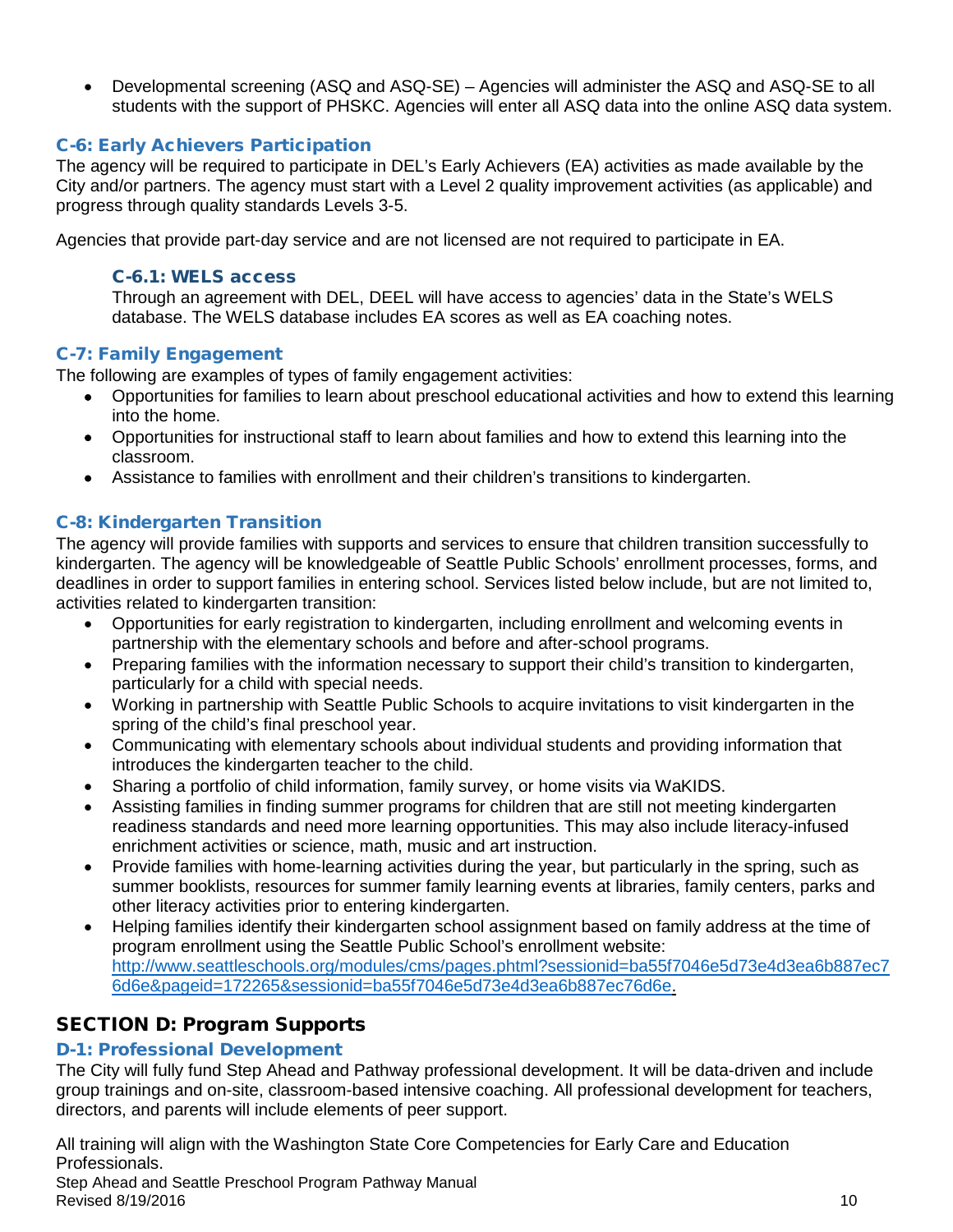# <span id="page-10-0"></span>D-1.1: Coaching

Coaches will provide on-site curriculum support (reflective coaching) to teachers, center directors, and program supervisors, and off-site training. Coaches will focus on teachers' professional growth. Coaches will:

- Provide differentiated classroom-based, reflective, instructional coaching to increase the quality and effectiveness of teacher practice.
- Support fidelity of curriculum implementation.
- Facilitate professional development and support for administrators responsible for supervising and evaluating teachers.
- Work with collaborative groups that include directors and teachers to review data and plan instructional best practices.
- Conduct the CLASS and ECERS assessments if the agency does not have a recent assessment on file and has no plans to have these assessments conducted within the next three months.
- Administer the HighScope Program Quality Assessment tool (PQA) or Creative Curriculum Fidelity check tool.
- Provide one-on-one coaching consultations.
- Conduct QIP reviews.

#### <span id="page-10-1"></span>D-1.2: Training

Trainings listed below will be made available to agencies throughout the contract year:

Annual Pre-Service – The required Pre-Service training will be combined with ECEAP and Step Ahead, be held at the beginning of each school year, and cover screenings and assessments, the learning environment, preschool standards, policies and requirements.

Curriculum Training – Initial training and certification on the approved curriculum selected by the agency (HighScope or Creative Curriculum) is required and will be provided at least once a year. Ongoing curriculum training will be provided via coaching, content training, and the SEEC Institutes.

- i. ECEAP sites that receive initial training on Creative Curriculum through DEL will not be required to participate in DEEL-sponsored curriculum training.
- ii. Teachers who are already certified on the curriculum will receive continuing education through content training and SEEC Institutes. Other training may also be offered as needed or as identified by the assessment data.

Content Training – Both required and data-informed-content training will be held each quarter for directors and teachers as outlined below-

- i. *Directors/Program Supervisors:* Trainings in business, finance, organizational development, educational leadership, Continuous Quality Improvement (CQI), coaching practice and curriculum fidelity.
- ii. *Teachers/Assistant Teachers:* Ongoing curriculum training, supporting children with special needs, culturally responsive teaching, and partnering with families.

Assessment Training:

- i. Child assessments Beginning level training is required for all teachers on Teaching Strategies Gold (TSG) and the ASQ and the ASQ: SE. Advanced level training will be offered quarterly for teachers, directors and other key staff.
- ii. Classroom Assessments: Beginning and advanced level CLASS and ERS training will be offered quarterly for teachers, directors and other key staff.

Health Screening Training – Public Health – Seattle & King County, in collaboration with DEEL, will provide training in the fall and spring on how to conduct an individual health screening for each child that includes hearing, vision, and weight.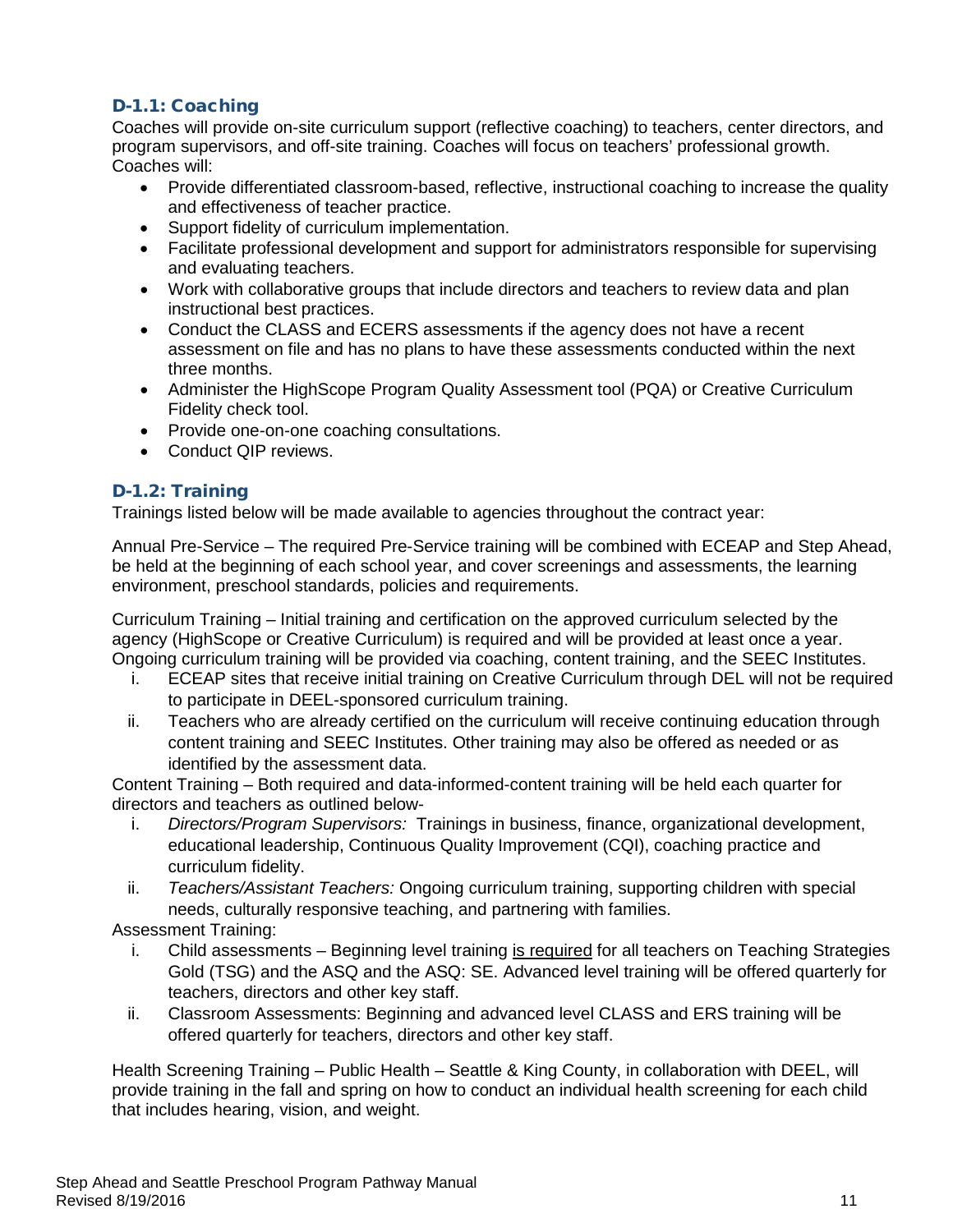SEEC Institutes – A day-long institute for early learning providers at all levels will be offered annually during the winter, and spring. Topics will include assessment and data, culturally relevant anti-bias practices, and curriculum development.

Professional Learning Community (PLC) – DEEL coaches, in collaboration with other early learning professionals, will convene a quarterly PLC to discuss best practices and current research in early learning.

On-Site Trainings – The agency may request that some of the required content training be delivered on-site during their in-service training days by their DEEL coach or approved trainer.

#### <span id="page-11-0"></span>D-2: Technical Assistance

DEEL will provide technical assistance to the agency through the Education Specialist. Education Specialists will assist agencies in the following areas:

- Contract requirements
- Performance pay requirements and tracking
- Teaching Strategies GOLD
- Monitoring for compliance
- Guiding agency staff in leadership and program development
- Assisting agencies in adhering to program standards

#### <span id="page-11-1"></span>D-3: Health Support- PHSKC

PHSKC Child Care Heath Program (CCHP) team is comprised of licensed health professionals including: nurses, mental health clinicians and a registered dietitian/nutritionist. DEEL will partner with PHSKC to provide ongoing health supports to agencies. Agencies may contact PHSKC directly or DEEL may contact PHSKC on behalf of the agency, or PHSKC may directly contact the agency for health-related services. PHSKC provides the following services:

- On-site health consultations: CCHP will meet to discuss areas such as communicable disease and prevention, emergency preparedness, medications management, health care plans, early identification and referral, mental/behavioral health, nutrition/physical activity and identifying best practice health standards.
- Health and safety assessments: CCHP looks into the overall environment, medications, care plans, nutrition/food safety, emergency preparedness and communicable disease prevention.
- Mental health consultation and support: Provide support and consultation to teachers, programs staff, and parents on child behavior, development, early identification and referral, and staff well-being.
- Nutrition consultation and support: Provide support in healthy nutrition, menu planning, food safety and technical support on new guidelines for physical activity in Early Learning.
- Health screening training and support: CCHP provides on-site consultation and technical assistance for agencies involved in the screening process.
- Participate in agencies' site staffings: provide support around health areas during staffing meetings.
- Assistance with referral services: CCHP can assist program staff and parents in identifying and connecting with appropriate resources and services to meet the family or center needs.

#### <span id="page-11-2"></span>D-4: Behavioral Consultations and Supports

Agencies will have access to additional behavioral services, provided by agencies other than PHSKC, in order to support children's social-emotional and behavioral development. Teachers and center directors, in partnership with coaches and PHSKC, will be able to access consultation services as needed for the following behavioral support services:

- Classroom/child observation
- Teacher coaching
- Screening review
- Referral services
- Behavior plan development.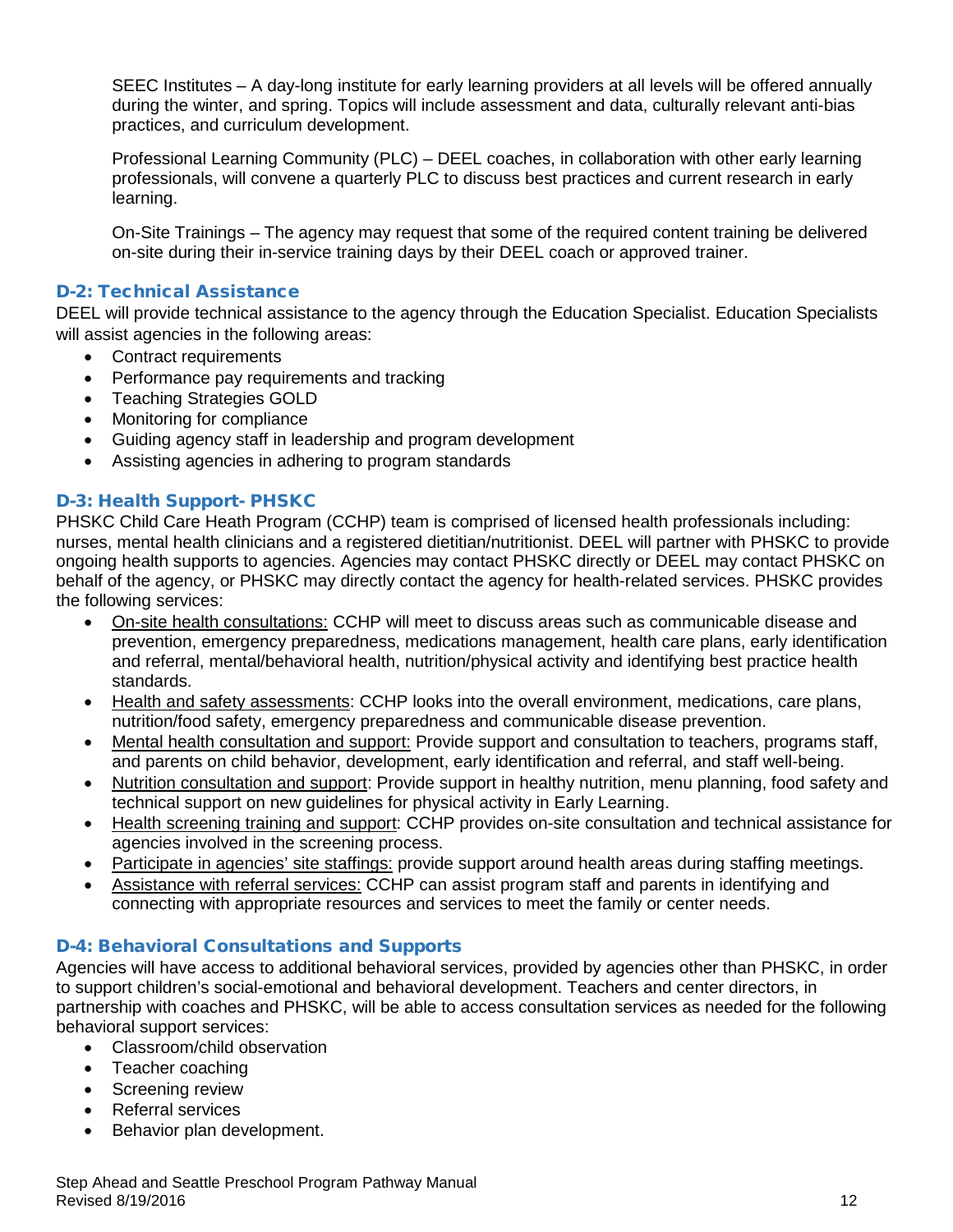#### <span id="page-12-0"></span>D-5: Developmentally Appropriate and Inclusive Supports

Agencies will have access to professional development and coaching around developmentally appropriate curriculum resources and practices and support for children's social and emotional development. DEEL will:

- Support screenings such as the Early Screening Inventory-Revised Version (ESI-R), the Ages and Stages Questionnaire, 3<sup>rd</sup> Edition (ASQ-3<sup>TM</sup>), and/or the Ages and Stages Questionnaire-Social Emotional (ASQ-SE TM)
- Provide teachers with in-class support from coaches or mental health professionals.
- Support teachers in effectively meeting the needs of all children, especially those who exhibit challenging behaviors.
- Work alongside Seattle Public Schools' Special Education Department to meet the needs of children with Individualized Educational Plans (IEPs).

#### <span id="page-12-1"></span>D-5.1: Zero Suspension & Expulsion Policy

Agencies will have a "Zero Expulsion and Suspension Policy" for disruptive behaviors. The Agency will support children's social and emotional growth and through professional development and coaching develop plans of action for children with need.

To support this work the City is providing funding through coaching, professional development and Public Health Child Care Team and other organizations to work with SPP Providers. The following are some of the services offered:

- Classroom/child observation
- Teacher coaching
- Screening review
- Referral services
- Family-teacher meeting facilitation
- Behavior plan management

#### <span id="page-12-2"></span>SECTION E: Assessment and Data Collection

#### <span id="page-12-3"></span>E-1: Data System Entry

Agencies will enter data on a regular basis into data entry systems approved and required by DEEL. The Education Specialist and/or coach will monitor the data on an on-going basis.. The DEEL data team will analyze and interpret data to be shared with agency and used for performance measures.

#### <span id="page-12-4"></span>E-1.2 Child information and Provider System (ChIPS)

Agencies will be required to enter data on a regular basis into the ChIPS. Data will be collected at both the child and teacher level and will include, but is not limited to, the following:

- Attendance
- Health screening dates and information
- Developmental screening dates
- CLASS scores
- ECERS Scores

#### <span id="page-12-5"></span>E-1.3 Teaching Strategies GOLD®

DEEL will provide agencies with blank child portfolios.. Agencies must enter child-identifiable data into the portfolio, which must include the following:

- First name field Full first name
- Last name field Full last name
- Identifier field ChIPS child ID  $#$
- Fund source field all fund sources for child; must include SPP.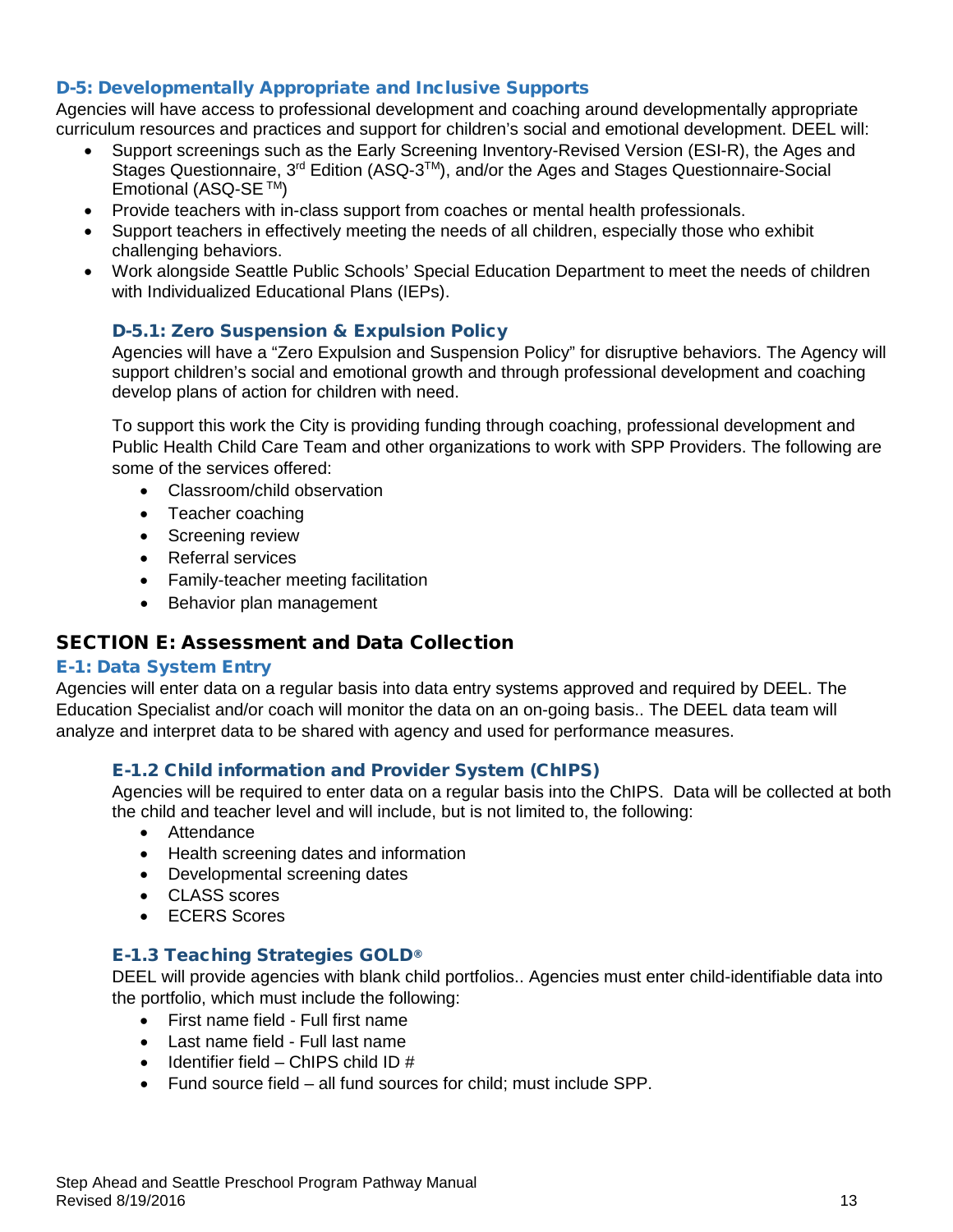Agencies will enter ongoing child-level observation data related to TSG objectives in each child portfolio.. Agencies will work to collect at least two pieces of documentation per child per objective. Documentation may include, but is not limited to, the following:

- Anecdotal notes
- Observation notes
- Pictures
- Videos

Agencies will complete and finalize TSG data three times per year: fall, winter, and spring. Complete and finalized data will include all of the following six areas of development:

- Social-Emotional
- Physical
- Language
- Cognitive
- Literacy
- Math

TSG Interrater Reliability Requirements: Agency staff will complete Teaching Strategies GOLD Interrater Reliability (IRR) test within six months of contract start date or hire. Staff can access IRR tests through the TSG Dashboard system. Tutorial for TSG IRR access is in Appendix #4.

#### <span id="page-13-0"></span>E-1.4 ASQ-3TM Online

Agencies will complete a developmental screening for each child within 30 days of the child's start date. Information collected from the screening must be entered into the ASQ Online system. PHSKC will provide agencies with blank child portfolios within the ASQ system. Agencies will enter the following information into the ASQ online system for each child:

- Child-identifiable data
- ASQ questionnaire information

#### <span id="page-13-1"></span>E-1.5 CLASS® "My Teachstone" online

My Teachstone online will be used to track and support teachers in reaching CLASS assessment goals. CLASS will be administered by a DEEL-approved outside contractor and these scores will be entered into the online system which coaches can use to support teachers.

#### <span id="page-13-2"></span>E-1.6 MERIT

Agencies will enter and maintain teacher education credentials in MERIT, updating any training information on an on-going basis. DEEL will use the MERIT system to verify teacher qualifications.

#### <span id="page-13-3"></span>E-2 Assessments

<span id="page-13-4"></span>Agencies will participate in all required classroom and child assessments set by DEEL.

#### E-2.1 Classroom Assessments

Agencies will participate in classroom assessments set by DEEL and conducted by outside assessors or DEEL coaches. The assessments are listed and described here:

ECERS-3 – Early Childhood Environmental Rating Scale - Third Edition. This is a major revision from ECERS-R that introduces innovations in both the content and administration of the scale while retaining the continuity of the two principal characteristics of the ECERS, namely its comprehensive or global definition of quality, and its reliance on observation as the primary source of information on which to base assessment of classroom quality.

The rating scale consists of 35 items organized into six subscales:

- Space and Furnishings
- Personal Care Routines
- Language and Literacy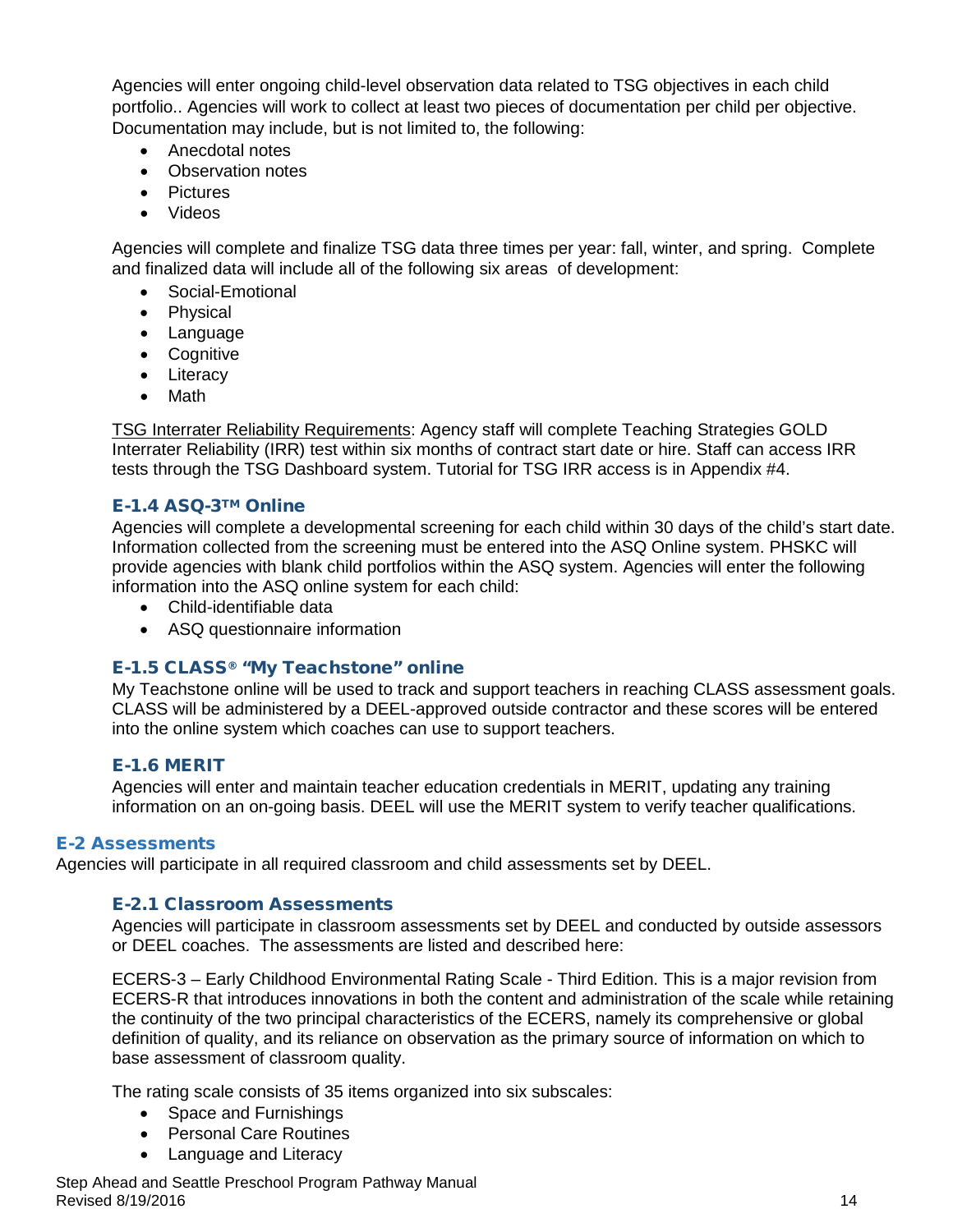- Learning Activities
- Interaction
- Program Structure

CLASS – Classroom Assessment Scoring System is an observational instrument developed to assess classroom quality in preschool through third grade classrooms. The CLASS dimensions are based on observed interactions among teachers and students in classrooms. The instrument may be used as a research tool, a professional development tool, and/or as a program development and evaluation tool.

The CLASS Assessment Scoring System consists of three domains:

- Emotional Support
- Classroom Organization
- Instructional Support

#### <span id="page-14-0"></span>E-2.2 Child Assessments

The agency is required to use and provide data on children using the assessments listed and described in C-5.

#### <span id="page-14-1"></span>SECTION F: Invoicing and Payment Process

#### <span id="page-14-2"></span>F-1 Payment Structure

Agencies will be paid for providing early learning services to children and families. There are four forms of payments in DEEL's payment structure.

- Base Pay
- Performance Pay
- Kindergarten Transition Funds
- One-Time Payments
	- o Classroom Start-up Funds

#### <span id="page-14-3"></span>F-2 Invoice Process – Base Pay

Base payment will be made to agencies in twelve monthly installments up to a total baseline maximum. The annual base pay maximum will be spelled out in the agency's contract.

#### <span id="page-14-4"></span>F-3 Invoice Process – Performance Pay

Agencies must submit the data required to identify performance pay measures by the deadlines set out in the data systems or in forms outlined in the agencies' contracts. The Early Education Specialist will review the data for completeness. DEEL's Data Team will analyze and review the data provided and determine the agencies' performance measure outcomes based on the information recorded in ChIPS. Agencies will receive confirmation email from DEEL contracts unit for performance pay billing amount

#### <span id="page-14-5"></span>F-4 Invoice Process – One-Time Payments

Agencies may be eligible for a one-time payment for Classroom Startup Funds:

• Agencies will receive up to \$7,500 for each new SPP classroom that was a PreK classroom the year prior, and up to \$10,000 for each brand new SPP classroom that has never been a PreK classroom before. Classroom Startup Funds are meant to be used to enhance the classroom environment to meet curriculum or assessment standards. Continuing classrooms are not eligible for these funds.

#### <span id="page-14-6"></span>APPENDICES

- #1 SA/Pathway Enrollment Form
- #2 SA/Pathway Enrollment Checklist
- #3 SA/Pathway Monthly Invoice Template
- #4 TSG Tutorial page: IRR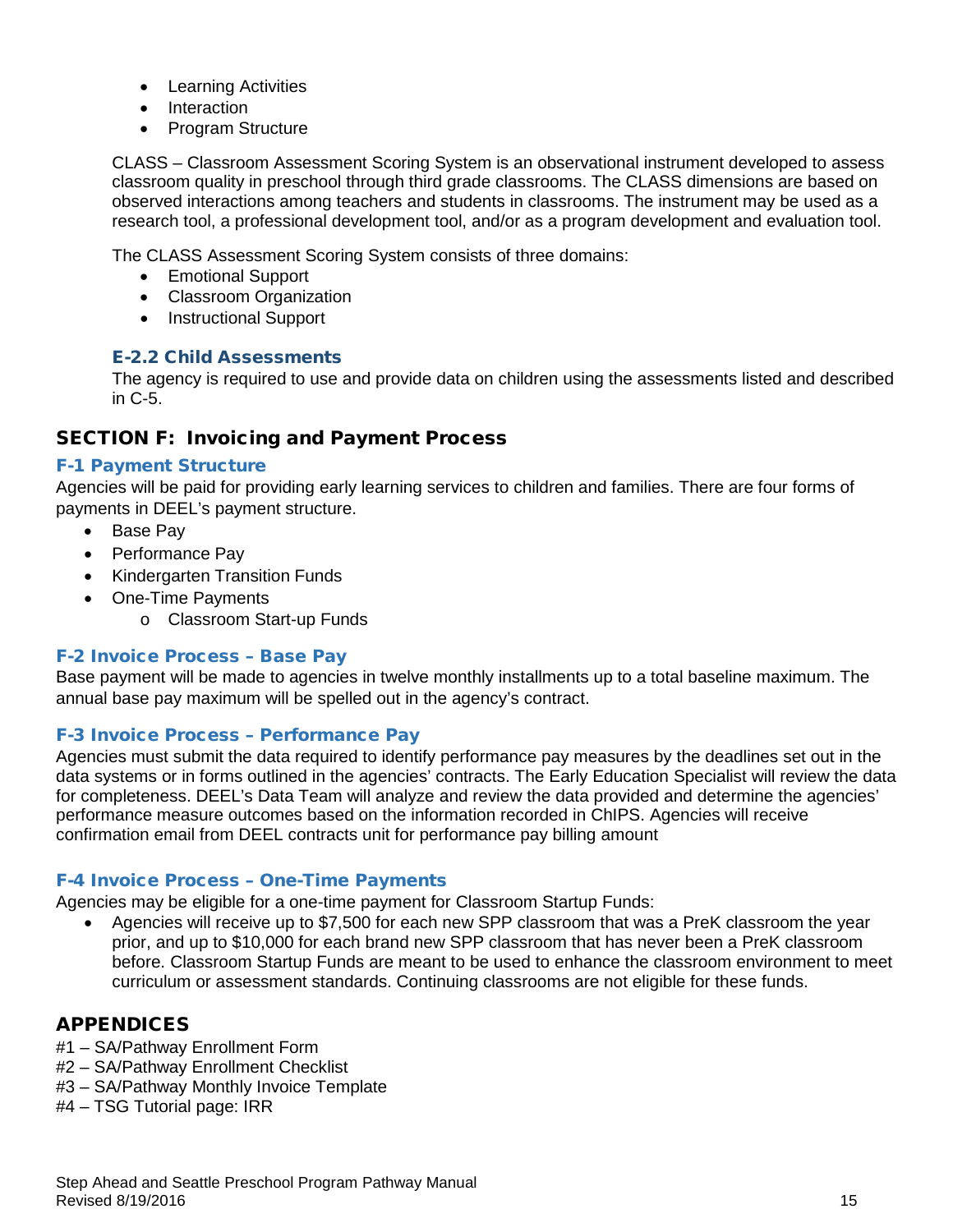## <span id="page-15-0"></span>#1 – SA/Pathway Enrollment Form



**City of Seattle** Edward B. Murray, Mayor **Department of Education and Early Learning** Dwane Chappelle, Director





# **STEP AHEAD and SEATTLE PRESCHOOL PROGRAM PATHWAY CHILD ENROLLMENT FORM SCHOOL YEAR 2016-17**

|                                                                                                                                                                                                                                             |              |                                              | Site Name: the contract of the contract of the contract of the contract of the contract of the contract of the contract of the contract of the contract of the contract of the contract of the contract of the contract of the                                                                         |                  |
|---------------------------------------------------------------------------------------------------------------------------------------------------------------------------------------------------------------------------------------------|--------------|----------------------------------------------|--------------------------------------------------------------------------------------------------------------------------------------------------------------------------------------------------------------------------------------------------------------------------------------------------------|------------------|
| Classroom Name: Name and Separate and Separate and Separate and Separate and Separate and Separate and Separate and Separate and Separate and Separate and Separate and Separate and Separate and Separate and Separate and Se              |              |                                              | Program Enrolled: Manual Manual Manual Manual Manual Manual Manual Manual Manual Manual Manual Manual Manual                                                                                                                                                                                           |                  |
| $\square$ AM                                                                                                                                                                                                                                | $\square$ PM | $\Box$ Full Day                              |                                                                                                                                                                                                                                                                                                        |                  |
| <b>CHILD INFORMATION</b>                                                                                                                                                                                                                    |              |                                              |                                                                                                                                                                                                                                                                                                        |                  |
| 1. Child's Name                                                                                                                                                                                                                             |              | <b>First</b> Part <b>Container Part 2014</b> | Middle <b>Middle Middle Middle</b>                                                                                                                                                                                                                                                                     |                  |
| 2. Child's Birth Date / / /                                                                                                                                                                                                                 |              |                                              |                                                                                                                                                                                                                                                                                                        |                  |
| 3. Gender $\Box$ Female $\Box$ Male                                                                                                                                                                                                         |              |                                              |                                                                                                                                                                                                                                                                                                        |                  |
| 4. Home Address: 1988 and 2008 and 2008 and 2008 and 2008 and 2008 and 2008 and 2008 and 2008 and 2008 and 200                                                                                                                              |              |                                              |                                                                                                                                                                                                                                                                                                        |                  |
| City: City: City: County: County: County: County: County: County: County: County: County: County: County: County: County: County: County: County: County: County: County: County: County: County: County: County: County: Coun              |              |                                              |                                                                                                                                                                                                                                                                                                        |                  |
| 5. Mailing Address: <b>Analyze Address: Analyze Address: Analyze Address: Address: Address: Address: Address: Address: Address: Address: Address: Address: Address: Address: Address: Address: A</b>                                        |              |                                              |                                                                                                                                                                                                                                                                                                        |                  |
| City: City: City: Current County: County: County: County: County: County: County: County: County: County: County: County: County: County: County: County: County: County: County: County: County: County: County: County: Coun              |              |                                              |                                                                                                                                                                                                                                                                                                        |                  |
| 6. School District: <u>Cambridge Community of the School District:</u>                                                                                                                                                                      |              |                                              |                                                                                                                                                                                                                                                                                                        |                  |
| 7. Phone:<br>Daytime: 2008. [2018] Daytime: 2018. [2018] Daytime: 2018. [2018] Daytime: 2018. [2018] Daytime: 2018. [2018] Daytime: 2018. [2018] Daytime: 2018. [2018] Daytime: 2018. [2018] Daytime: 2018. [2018] Daytime: 2018. [2018] Da |              |                                              |                                                                                                                                                                                                                                                                                                        |                  |
|                                                                                                                                                                                                                                             |              |                                              |                                                                                                                                                                                                                                                                                                        |                  |
| 8. Is child of Spanish/Hispanic/Latino ethnicity?<br>This question is about ethnicity, not race.                                                                                                                                            |              |                                              |                                                                                                                                                                                                                                                                                                        |                  |
| 9. Race $\Box$ White<br>$\Box$ Asian<br>□ Native Hawaiian/Pacific Islander □ Black, African, or African American                                                                                                                            |              |                                              |                                                                                                                                                                                                                                                                                                        |                  |
| □ American Indian or Alaska Native □ Multi-Racial □ Other ______________________                                                                                                                                                            |              |                                              |                                                                                                                                                                                                                                                                                                        |                  |
| 10. Languages Spoken in Home Primary: Manual Communication of Secondary: Manual Communication of Secondary:                                                                                                                                 |              |                                              |                                                                                                                                                                                                                                                                                                        |                  |
| 11. Are you a refugee or immigrant family? $\Box$ Yes<br>12. Child has individual Education Plan $\Box$ (IEP) If checked, school district.                                                                                                  | $\Box$ No    |                                              |                                                                                                                                                                                                                                                                                                        |                  |
| 13. Family Receives DSHS Child Care Subsidies (Working Connections Child Care) for this Child: $\Box$ Yes                                                                                                                                   |              |                                              | $\Box$ No                                                                                                                                                                                                                                                                                              |                  |
| 14. Child is homeless according to the McKinney-Vento Act $\Box$ Yes $\Box$ No (See page 6 for more information)                                                                                                                            |              |                                              |                                                                                                                                                                                                                                                                                                        |                  |
| 15. Child resides with $\Box$ Single Parent* (in joint custody cases, use parent that receives child support)                                                                                                                               |              |                                              |                                                                                                                                                                                                                                                                                                        |                  |
| $\Box$ Two Parents*                                                                                                                                                                                                                         |              |                                              |                                                                                                                                                                                                                                                                                                        | (please specify) |
| * Parent means birth parent, custodial parent, foster parent, legal guardian, or other person legally responsible for the welfare of the child.                                                                                             |              |                                              |                                                                                                                                                                                                                                                                                                        |                  |
| 16. Enrollment Date 19. 19. 19. (Date when enrollment process is confirmed and slot is reserved)                                                                                                                                            |              |                                              |                                                                                                                                                                                                                                                                                                        |                  |
| 17. Date of Start                                                                                                                                                                                                                           |              |                                              | $\mathfrak{g}$ to the set of $\mathfrak{g}$ and $\mathfrak{g}$ and $\mathfrak{g}$ and $\mathfrak{g}$ and $\mathfrak{g}$ and $\mathfrak{g}$ and $\mathfrak{g}$ and $\mathfrak{g}$ and $\mathfrak{g}$ and $\mathfrak{g}$ and $\mathfrak{g}$ and $\mathfrak{g}$ and $\mathfrak{g}$ and $\mathfrak{g}$ and |                  |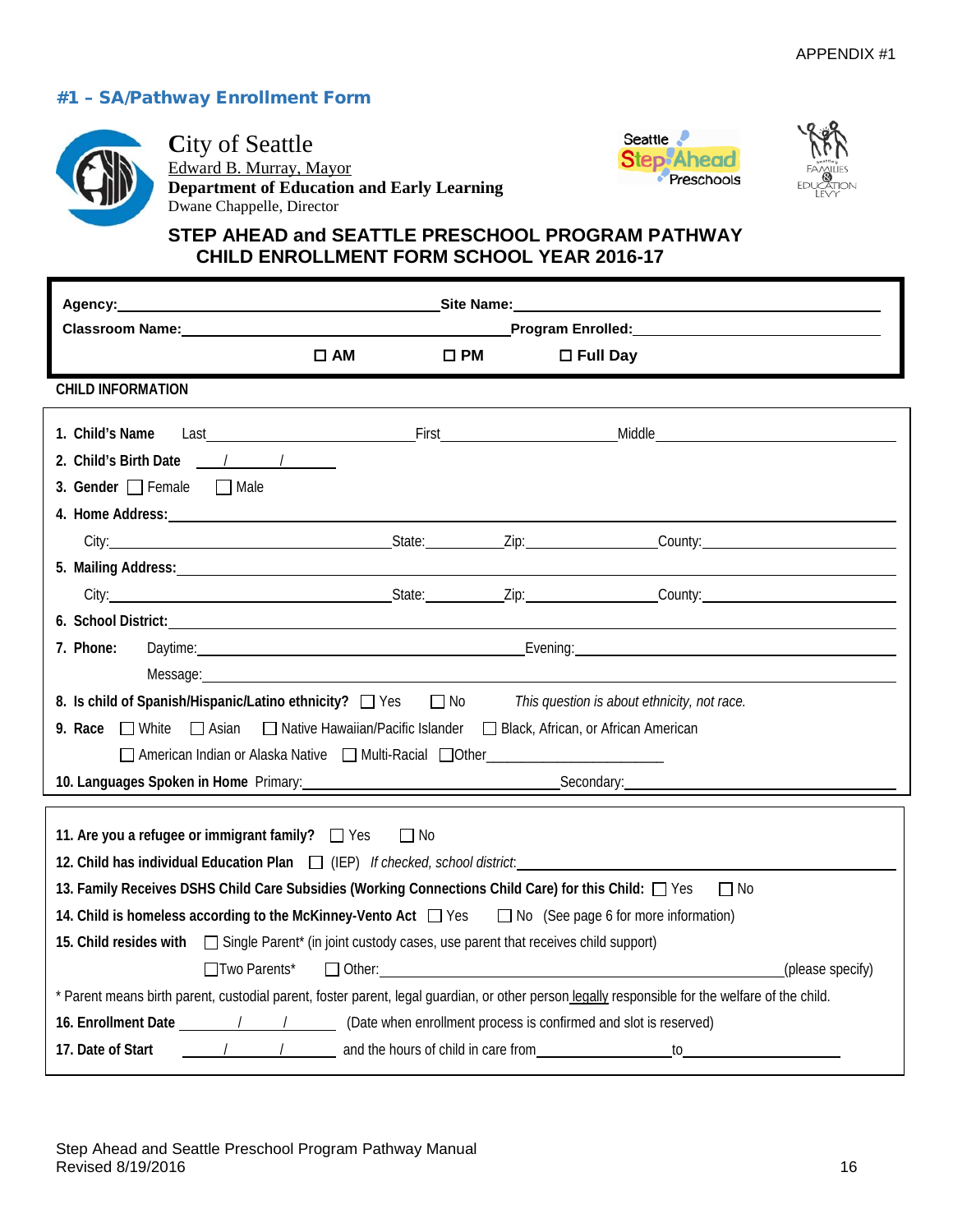# **CHILD MEDICAL/DENTAL HEALTH INFORMATION**

| 18. Child is enrolled in the following medical insurance and/or child health programs (check all that apply)                                                                                                                                                                                                                                                                                                                                                       |
|--------------------------------------------------------------------------------------------------------------------------------------------------------------------------------------------------------------------------------------------------------------------------------------------------------------------------------------------------------------------------------------------------------------------------------------------------------------------|
| Medicaid   Washington Basic Health Plan Plus   DSHS Provider One Services Card<br>Private Medical Insurance<br>□ No Medical Insurance □ Military Coverage<br><b>Tribal Coverage</b>                                                                                                                                                                                                                                                                                |
| 19. Child is enrolled in the following dental insurance and/or dental health programs (check all that apply)                                                                                                                                                                                                                                                                                                                                                       |
| Medicaid Mashington Basic Health Plan Plus DSHS Provider One Services Card<br>Private Medical Insurance <b>D</b> No Medical Insurance D Military Coverage<br>Tribal Coverage 1. Other 1997 Communication Coverage 1. Other 1997 Communication Coverage 1.                                                                                                                                                                                                          |
| 20. Child has primary health care provider or medical home $\Box$ Yes $\Box$ No                                                                                                                                                                                                                                                                                                                                                                                    |
| 21. Date of last medical exam (prior to first service date) $\frac{1}{2}$                                                                                                                                                                                                                                                                                                                                                                                          |
| If date of last medical exam was completed over one year ago or left blank, provide date medical exam completed<br>while in Step Ahead or SPP Pathway (must be completed within 90 days of the first service date): $\frac{1}{\sqrt{1-\frac{1}{1-\frac{1}{1-\frac{1}{1-\frac{1}{1-\frac{1}{1-\frac{1}{1-\frac{1}{1-\frac{1}{1-\frac{1}{1-\frac{1}{1-\frac{1}{1-\frac{1}{1-\frac{1}{1-\frac{1}{1-\frac{1}{1-\frac{1}{1-\frac{1}{1-\frac{1}{1-\frac{1}{1$            |
| 22. Date of last dental exam (prior to first service date): 11. 1                                                                                                                                                                                                                                                                                                                                                                                                  |
| If date of last dental exam was completed over six months ago or left blank, provide date dental exam completed while<br>in Step Ahead or SPP Pathway (must be completed within 90 days of the first service date): $\frac{1}{\sqrt{1-\frac{1}{1-\frac{1}{1-\frac{1}{1-\frac{1}{1-\frac{1}{1-\frac{1}{1-\frac{1}{1-\frac{1}{1-\frac{1}{1-\frac{1}{1-\frac{1}{1-\frac{1}{1-\frac{1}{1-\frac{1}{1-\frac{1}{1-\frac{1}{1-\frac{1}{1-\frac{1}{1-\frac{1}{1-\frac{1}{1$ |
| 23. Child is fully immunized with age appropriate vaccines (per DOH Immunization Schedule)RCW 28A.210.160<br>requires a completed Certificate of Immunization Status on file at the school, preschool, or child care facility<br>child attends (except in cases of homelessness). $\Box$ Yes $\Box$ No                                                                                                                                                             |
| 23a. If child is not fully immunized at time of enrollment, an immunization schedule is in progress $\Box$ Yes<br>$\Box$ No                                                                                                                                                                                                                                                                                                                                        |
| 23b. If child is not immunized, a DOH required Statement of Exemption to Immunization Law is signed and on file<br>$\Box$ Yes $\Box$ No                                                                                                                                                                                                                                                                                                                            |
| 23c. Date child became fully immunized while in Step Ahead or SPP Pathway (if applicable) _________/                                                                                                                                                                                                                                                                                                                                                               |
|                                                                                                                                                                                                                                                                                                                                                                                                                                                                    |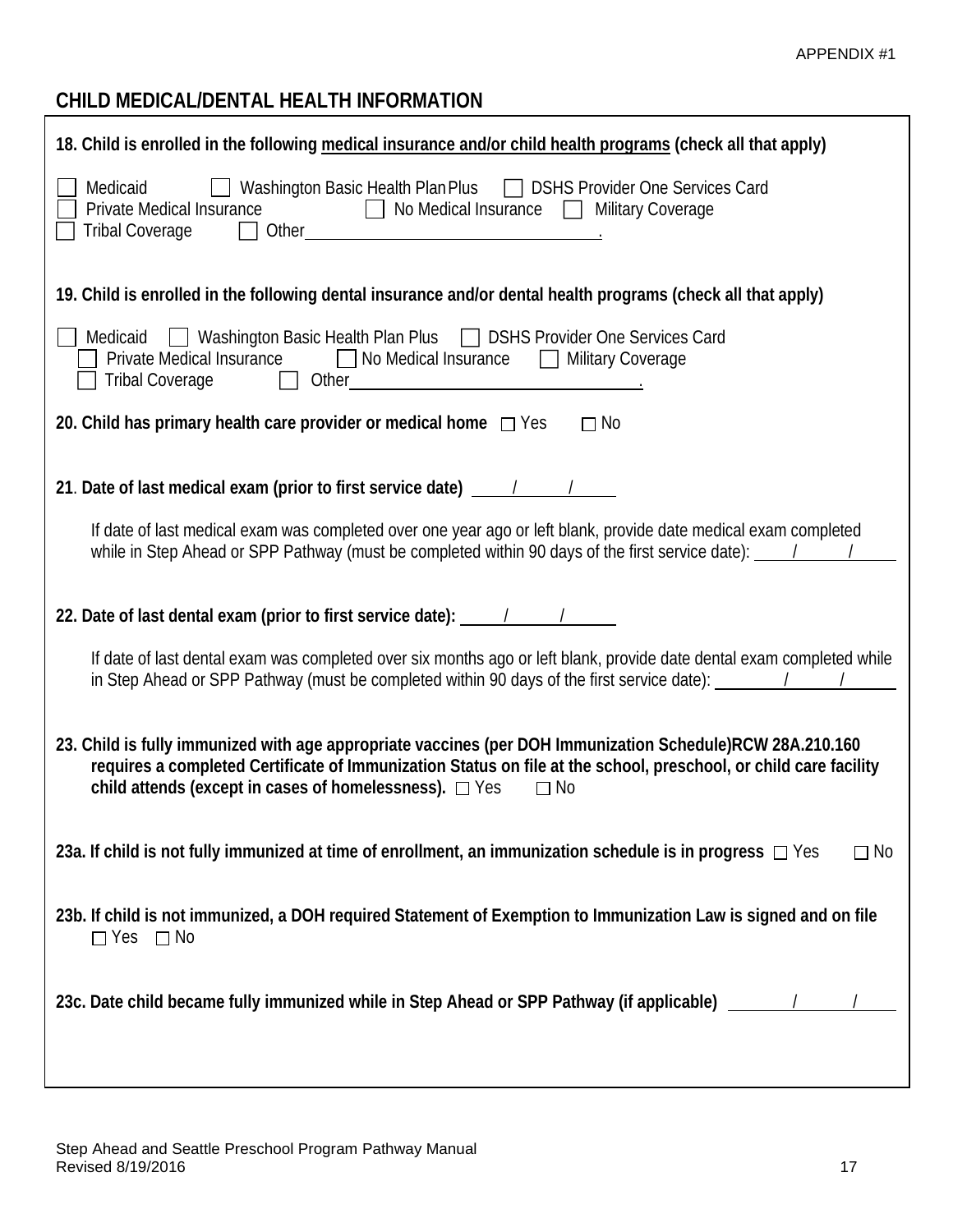| <b>PARENT INFORMATION</b><br>Section I.                                                                                                                                                                                                                                                                          | APPENDIX #1                                                                                                                                                                                                                                                                                                                                       |
|------------------------------------------------------------------------------------------------------------------------------------------------------------------------------------------------------------------------------------------------------------------------------------------------------------------|---------------------------------------------------------------------------------------------------------------------------------------------------------------------------------------------------------------------------------------------------------------------------------------------------------------------------------------------------|
| <b>PARENT#1</b>                                                                                                                                                                                                                                                                                                  | PARENT#2                                                                                                                                                                                                                                                                                                                                          |
| Parent/Guardian Name:                                                                                                                                                                                                                                                                                            | Parent/Guardian Name:                                                                                                                                                                                                                                                                                                                             |
| Date of Birth<br>Gender: $\Box$ Female $\Box$ Male                                                                                                                                                                                                                                                               | Date of Birth<br>Gender: $\Box$ Female $\Box$ Male                                                                                                                                                                                                                                                                                                |
| E-mail Address                                                                                                                                                                                                                                                                                                   | E-mail Address                                                                                                                                                                                                                                                                                                                                    |
| <b>Employer Name</b>                                                                                                                                                                                                                                                                                             | <b>Employer Name</b>                                                                                                                                                                                                                                                                                                                              |
| <b>Employer Address</b>                                                                                                                                                                                                                                                                                          | <b>Employer Address</b>                                                                                                                                                                                                                                                                                                                           |
| <b>Work Phone</b>                                                                                                                                                                                                                                                                                                | Work Phone                                                                                                                                                                                                                                                                                                                                        |
| Job Title                                                                                                                                                                                                                                                                                                        | Job Title                                                                                                                                                                                                                                                                                                                                         |
| <b>Start Date</b>                                                                                                                                                                                                                                                                                                | <b>Start Date</b>                                                                                                                                                                                                                                                                                                                                 |
| Work schedule and days                                                                                                                                                                                                                                                                                           | Work schedule and days                                                                                                                                                                                                                                                                                                                            |
|                                                                                                                                                                                                                                                                                                                  |                                                                                                                                                                                                                                                                                                                                                   |
| Is Parent/Caretaker attending school? Yes □<br>No <sub>1</sub>                                                                                                                                                                                                                                                   | Is Parent/Caretaker attending school? Yes □<br>No <sub>1</sub>                                                                                                                                                                                                                                                                                    |
|                                                                                                                                                                                                                                                                                                                  |                                                                                                                                                                                                                                                                                                                                                   |
|                                                                                                                                                                                                                                                                                                                  |                                                                                                                                                                                                                                                                                                                                                   |
| Section II                                                                                                                                                                                                                                                                                                       | Section II                                                                                                                                                                                                                                                                                                                                        |
| <b>Education Level</b><br>$\Box$ 6th grade or less<br>$\Box$ Some college<br>$\Box$ 7th-9th grade<br>$\Box$ 2-year degree<br>$\Box$ 10th-12th grade<br>$\Box$ 4-year degree<br>High School Diploma<br>Graduate degree<br>Vocational degree<br>$\Box$ GED<br>└── GED<br>└── Other:_______________________________ | <b>Education Level</b><br>$\Box$ 6th grade or less<br>$\Box$ Some college<br>$\Box$ 7th-9th grade<br>$\Box$ 2-year degree<br>$\Box$ 10th-12th grade<br>4-year degree<br>High School Diploma<br>Graduate degree<br>Vocational degree<br>$\Box$ GED<br><b>□ GED</b><br>□ Other:__________________<br><u>and the state of the state of the state</u> |
| Migrant/Seasonal Farm worker TYes No                                                                                                                                                                                                                                                                             | Migrant/Seasonal Farm worker□Yes □ No                                                                                                                                                                                                                                                                                                             |
| Parent/Caretaker is enrolled in medical/dental plan (check all that apply)<br>$\Box$ Medicaid<br>$\Box$ Medicare<br>Washington Basic Health Plan<br>Washington Basic Health Plan Plus<br>Private/Employer Medical Insurance<br>Private/Employer Dental Insurance                                                 | Parent/Caretaker is enrolled in medical/dental plan (check all that apply)<br>$\Box$ Medicaid<br>$\Box$ Medicare<br>Washington Basic Health Plan<br>Washington Basic Health Plan Plus<br>Private/Employer Medical Insurance<br>Private/Employer Dental Insurance                                                                                  |
| Is parent of Spanish/Hispanic/Latino ethnicity? □ Yes □ No<br>This question is about ethnicity, not race                                                                                                                                                                                                         | Is parent of Spanish/Hispanic/Latino ethnicity? □ Yes □ No<br>This question is about ethnicity, not race                                                                                                                                                                                                                                          |
| Race<br>■ White Asian ■ Native Hawaiian/Pacific Islander<br>American Indian or Alaska Native<br>Black, African, or African American I Multi-Racial<br>Other_________________________                                                                                                                             | Race<br>■ White Asian ■ Native Hawaiian/Pacific Islander<br>American Indian or Alaska Native<br>□ Black, African, or African American □ Multi-Racial<br>$\Box$ Other_____________________                                                                                                                                                         |
| Languages Spoken in Home:<br>$Primary:$ $\overline{\phantom{a}}$<br>Secondary: example and a secondary:                                                                                                                                                                                                          | Languages Spoken in Home:<br>Primary:<br>Secondary:<br>Secondary:                                                                                                                                                                                                                                                                                 |
| Are you a refugee or immigrant family?<br>$\Box$ Yes $\Box$ No                                                                                                                                                                                                                                                   | Are you a refugee or immigrant family?<br>$\Box$ Yes $\Box$ No                                                                                                                                                                                                                                                                                    |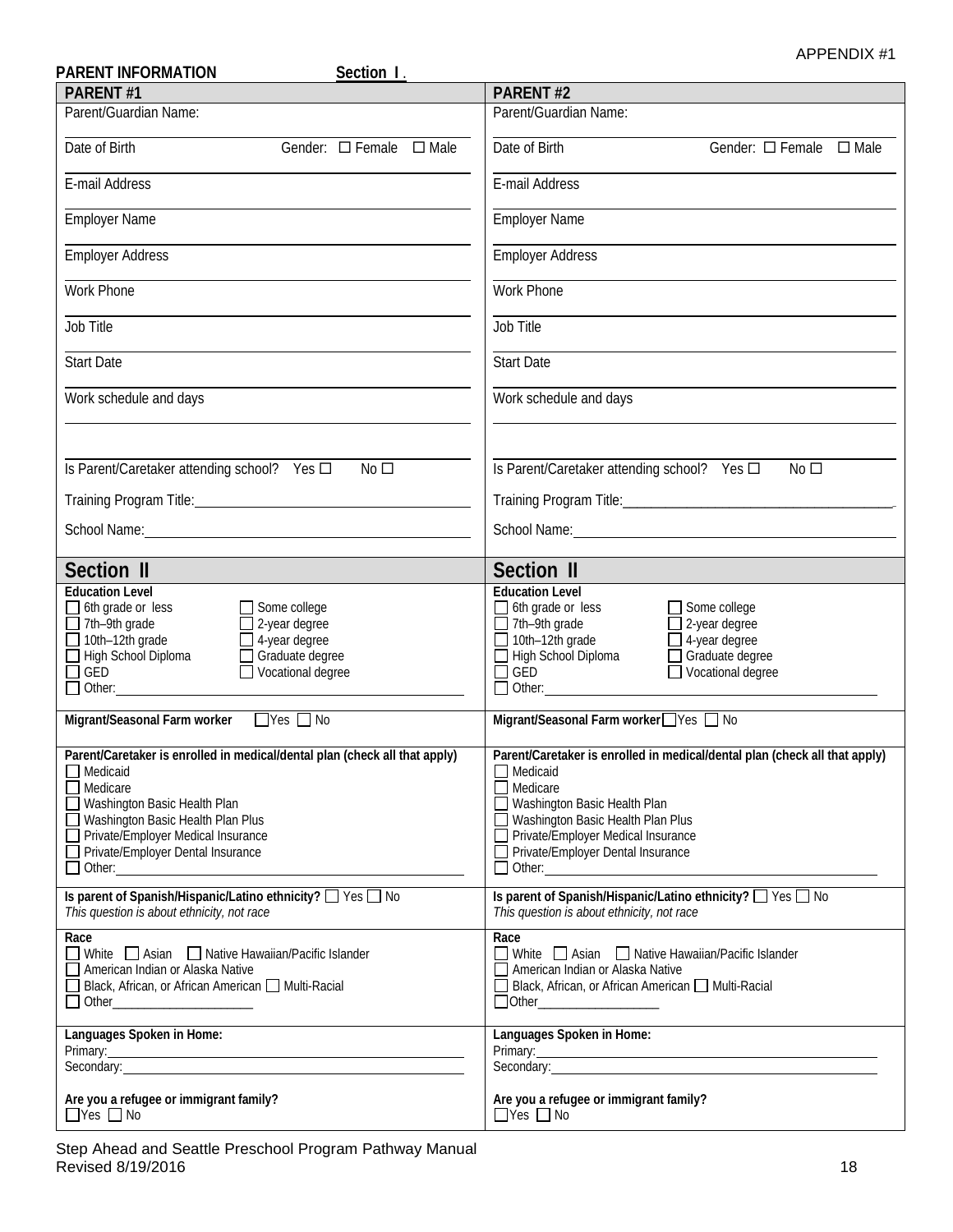# **MONTHLY INCOME Section III**

**Check all that apply & enter monthly gross income (before deductions)**

| <b>PARENT#1</b>                                                                                                                                                                                                                                                                                            |                      | <b>PARENT#2</b>                                                                                                                                                                                                                                                                                           |                      |
|------------------------------------------------------------------------------------------------------------------------------------------------------------------------------------------------------------------------------------------------------------------------------------------------------------|----------------------|-----------------------------------------------------------------------------------------------------------------------------------------------------------------------------------------------------------------------------------------------------------------------------------------------------------|----------------------|
| <b>Income Source</b>                                                                                                                                                                                                                                                                                       | <b>Income Amount</b> | <b>Income Source</b>                                                                                                                                                                                                                                                                                      | <b>Income Amount</b> |
| Wages/Salary (include self-<br>employment income)<br>Child Support, Alimony Received<br>Pension, Retirement, Social Security<br>Supplemental Security (SSI)<br>$\Box$ DSHS<br><b>Unemployment Benefits</b><br>Alimony/Spousal Support<br>Other (explain)<br><b>Financial Aid</b><br>Child Support PAID Out | (-\$                 | Wages/Salary (include self-employment<br>income)<br>Child Support, Alimony Received<br>Pension, Retirement, Social Security<br>Supplemental Security (SSI)<br>$\Box$ DSHS<br><b>Unemployment Benefits</b><br>Alimony/Spousal Support<br>Other (explain)<br><b>Financial Aid</b><br>Child Support PAID Out | (-\$                 |
| <b>Total Monthly Income</b>                                                                                                                                                                                                                                                                                |                      | <b>Total Monthly Income</b>                                                                                                                                                                                                                                                                               |                      |

**Family Size: Total Family Monthly Income \$**

**Please list only immediate family members who reside in the same home and who are included in family size:**

| Name | Relationship | Gender   DOB | Race | Language |
|------|--------------|--------------|------|----------|
|      |              |              |      |          |
|      |              |              |      |          |
|      |              |              |      |          |
|      |              |              |      |          |
|      |              |              |      |          |
|      |              |              |      |          |
|      |              |              |      |          |
|      |              |              |      |          |

**Documentation of income is required.** Employed Parent/Guardian: Include wage stubs that cover latest month of employment. Three months of wage stubs are required if income varies. Self-employed parent/guardian must fill out 6 months of income and expense form, and provide receipts forf expenses for one month. For parents receiving child support and other income, documentation may be required.

**Student Parent.** Fill out a Student Questionnaire and provide a class schedule, an official copy of registration, and financial aid award letter (if applicable). Income documentation is also required.

**Additional Questions for All Parents (questions not on downloadable translated enrollment forms)**

#### **How did you hear about our programs?**

| I Newspaper    | Magazine                            | Radio Ad | Friend or Family Member | <b>F</b> vers        | <b>Brochures</b> |
|----------------|-------------------------------------|----------|-------------------------|----------------------|------------------|
| <b>Banners</b> | I have another child in the program |          | Website                 | Provider Recruitment | <b>PCHP</b>      |
| <b>Other</b>   |                                     |          |                         |                      |                  |

**I certify that all the information provided is true to best of my knowledge. The information I have provided is subject to review for further verification and I may need to provide additional documentation to support this application.**

Parent(s) signatures: **Example 2** and the set of the set of the set of the set of the set of the set of the set of the set of the set of the set of the set of the set of the set of the set of the set of the set of the set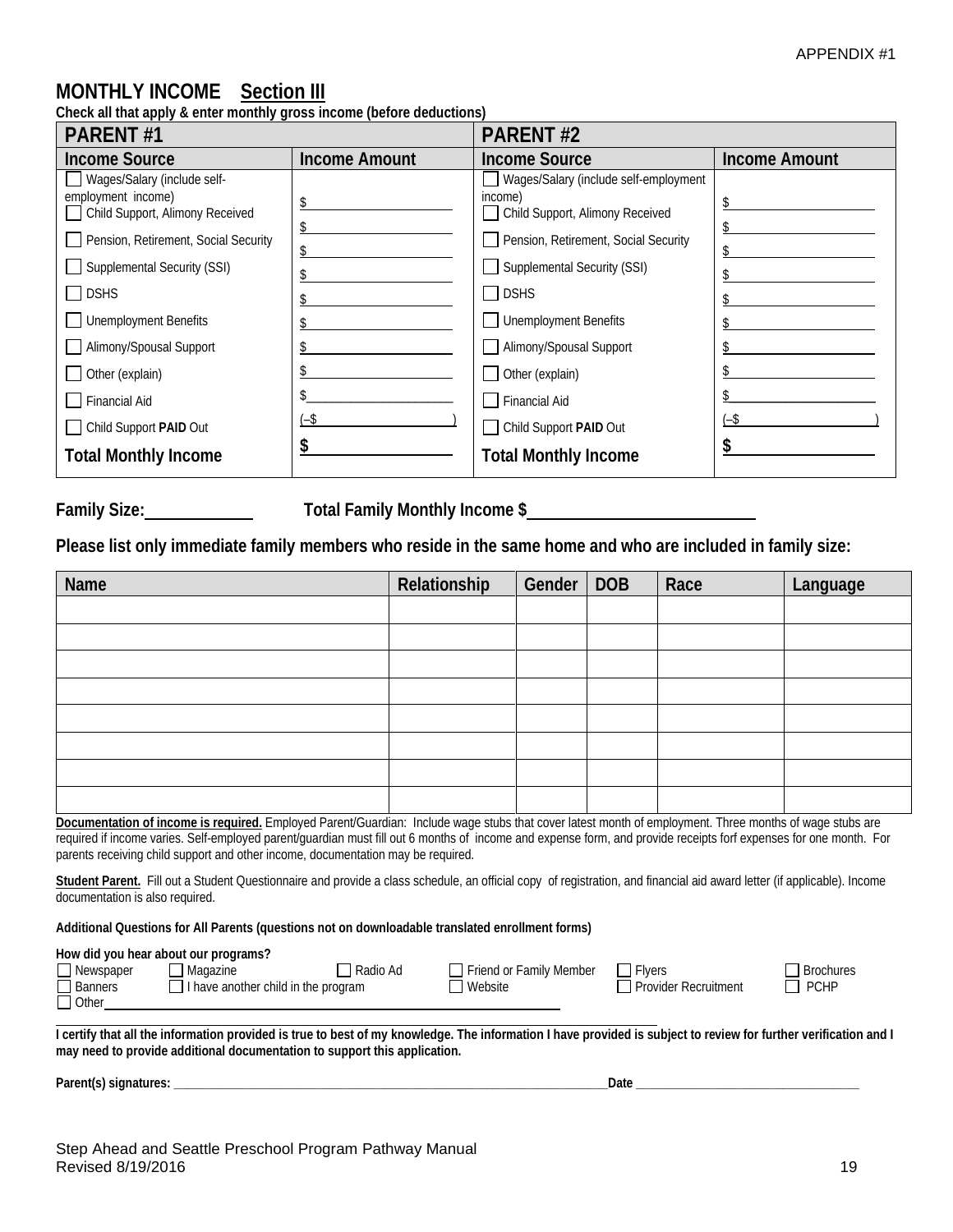# **City of Seattle Step Ahead, Seattle Preschool Program Pathway and Seattle Early Education Collaborative (SEEC) PARENT/GUARDIAN CONSENT FORM**

**SEEC includes Step Ahead, Seattle Preschool Program Pathway, ECEAP, Head Start and the Comprehensive Child Care Program.**

Each service/activity is designed to enhance your child's participation in the program.

I give permission for the following services/activities initialed by the following services/activities initialed by me while he/she is enrolled in the Step Ahead, Seattle Preschool Program Pathway and/or SEEC programs.

| Parent/Guardian Initials | Service or Activity                                                                                                                                      |
|--------------------------|----------------------------------------------------------------------------------------------------------------------------------------------------------|
|                          | To be transported on program field trips about which I have been notified.                                                                               |
|                          | To be photographed or video-taped for educational purposes and advertising Step Ahead/SEEC through various<br>mediums, e.g. internet, flyers, brochures. |
|                          | To transport my child to and from the program (if such services are available).                                                                          |
|                          | To receive a developmental screening (Ages and Stages Questionnaire (ASQ).)                                                                              |
|                          | To receive dental screenings (if such services are available).                                                                                           |
|                          | To receive weight and height screenings.                                                                                                                 |
|                          | To receive hearing screenings.                                                                                                                           |
|                          | To receive vision screenings.                                                                                                                            |
|                          | To receive the Peabody Picture Vocabulary Test (PPVT-4).                                                                                                 |
|                          | To receive the Teaching Strategies Gold child assessment portfolio.                                                                                      |

I have read or had this consent form explained/translated for me. I understand it and consent to my child participating/receiving those activities/services that are initialed above. I understand that I have the right to access the records for all of the above services or activities.

**………………………………………………………..………………….……………………………………………………………………**

The Step Ahead and Seattle Preschool Program Pathway are funded by the Seattle Families & Education Levy. The ECEAP program is funded by the Washington State Department of Early Learning. The Head Start Program is funded by the Office of Head Start. The Comprehensive Child Care Program is funded by the City of Seattle. I understand that some or all of the information I have provided must be reported to the funding agencies and to other City departments and state agencies. The information may also be shared with Seattle Public Schools and other non-governmental research firms under contract with any of these funders. I certify that the information I have provided on this form is correct.

| Child's Name                     |                                 | Date                  |
|----------------------------------|---------------------------------|-----------------------|
| Print Name of Parent or Guardian | Signature of Parent or Guardian | Relationship to Child |
| Print Name of Parent or Guardian | Signature of Parent or Guardian | Relationship to Child |

I hereby authorize Seattle Public Schools to release to the City of Seattle as administrator of the Step Ahead and/or Seattle Preschool Program Pathway, my child's student identification number. I understand that the City intends to use some or all information gathered during the course of the program solely for the purposes of assessing program effectiveness, both short- and long-term as the child progresses through Seattle Public Schools. I further understand that the identification of my child and family will be kept confidential to the extent required or authorized by local, state, and federal law.

I certify that the information I have provided on this form is correct.

| Child's Name                     |                                 | Date                  |
|----------------------------------|---------------------------------|-----------------------|
| Print Name of Parent or Guardian | Signature of Parent or Guardian | Relationship to Child |
| Print Name of Parent or Guardian | Signature of Parent or Guardian | Relationship to Child |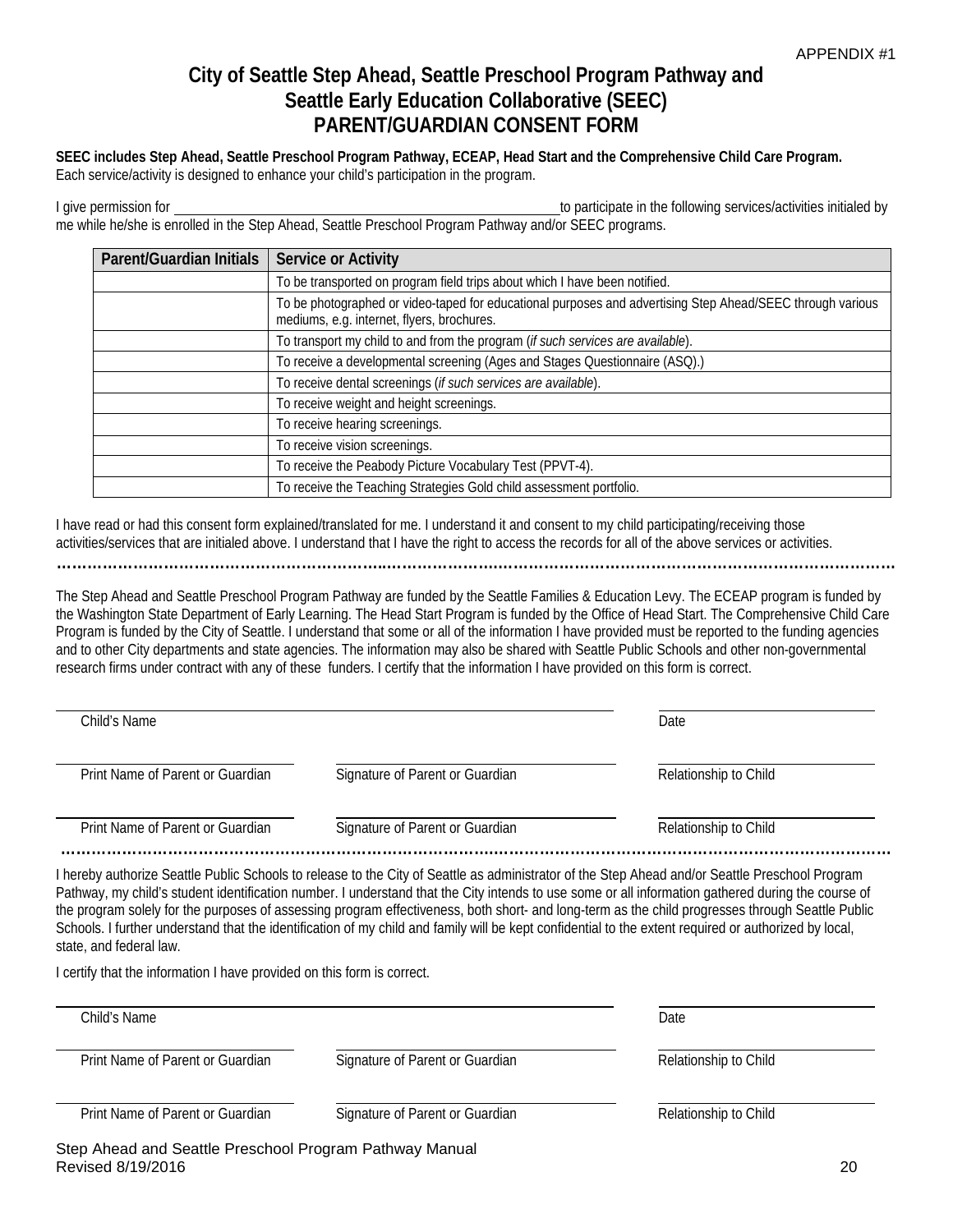# **City of Seattle Step Ahead and Seattle Preschool Program Pathway Additional Information to Complete Enrollment Form**

#### **Step Ahead Preschools serve 3 and 4 year old children fromlower income families living in Seattle.**

- **•** Families with incomes of 110.1% to 300% Federal Poverty Level,
- **•** Children who live within boundaries of eligible elementary schools,
- **•** Children with parents that have Immigrant or Refugee status;
- **•** Children who are English Language Learners;
- **•** Children not currently in preschool, but in the care of family members, friends or neighbors who would benefit from a Pre-K program;
- **•** Children in foster/kinship care or other areas of the child welfare system;
- **•** Children who are homeless;
- **•** Children with special needs; and
- **•** Children of color.

#### **Child Information** (See question 14)

#### **Children from homeless families as defined by the federal McKinney-Vento Homeless Assistance Act includes children who:**

- **•** Lack a fixed, regular, and adequate nighttime residence.
- Share housing of other persons due to loss of housing, economic hardship, or a similar reason.<br>• I live in motels, botels, temporary trailers, or campgrounds
- **•** Live in motels, hotels, temporary trailers, or campgrounds.
- **•** Live in emergency or transitional shelters.
- **•** Are abandoned in hospitals.
- **•** Are awaiting foster care placement.

#### **Household Information**

#### **Family Size**:

- **•** Count only parents, stepparents, guardians and their spouses, dependent children and adoptive siblings under the age 18 that reside in the same house.
- **•** For homeless families temporarily sharing housing with relatives, do not include the hosts in the total family size.
- For foster children, count only the children covered by the foster care grant in the family size

#### **Family Income**:

#### **Count the following income:**

- Gross wages or salaries, and net income from self-employment (gross sales or receipts minus expenses) of all adults counted in the family size.
- Cash benefits to adults or children counted in the family size, such as TANF, Social Security, Supplemental Security Income, Emergency Assistance, Unemployment or Workers Compensation, training stipends, veteran's benefits, alimony, child support, DSHS foster care grant, pensions, periodic insurance or annuity payments or scholarships/grants for living expenses, minus tuition/fees.

#### **Income does not include:**

- Non-cash benefits, such as food stamps, housing vouchers, Medicaid, Medicare, employee fringe benefits.
- Food or housing received in lieu of wages.
- Assets drawn down, such as cash from sale of an asset or bank withdrawals.
- One-time gifts, loans, lump-sum inheritances, insurance payments, or compensations for injury.

#### **Eligibility may be determined based on the time period below that best reflects the family's current financial circumstances:**

- Previous calendar year before enrollment or W2 (for taxi drivers only)
- Previous three (3) months gross income; however, if self-employed, previous six (6) months incomes minus business expenses..

All families on Temporary Assistance to Needy Families (TANF) cash assistance and all foster children are eligible for ECEAP or Head Start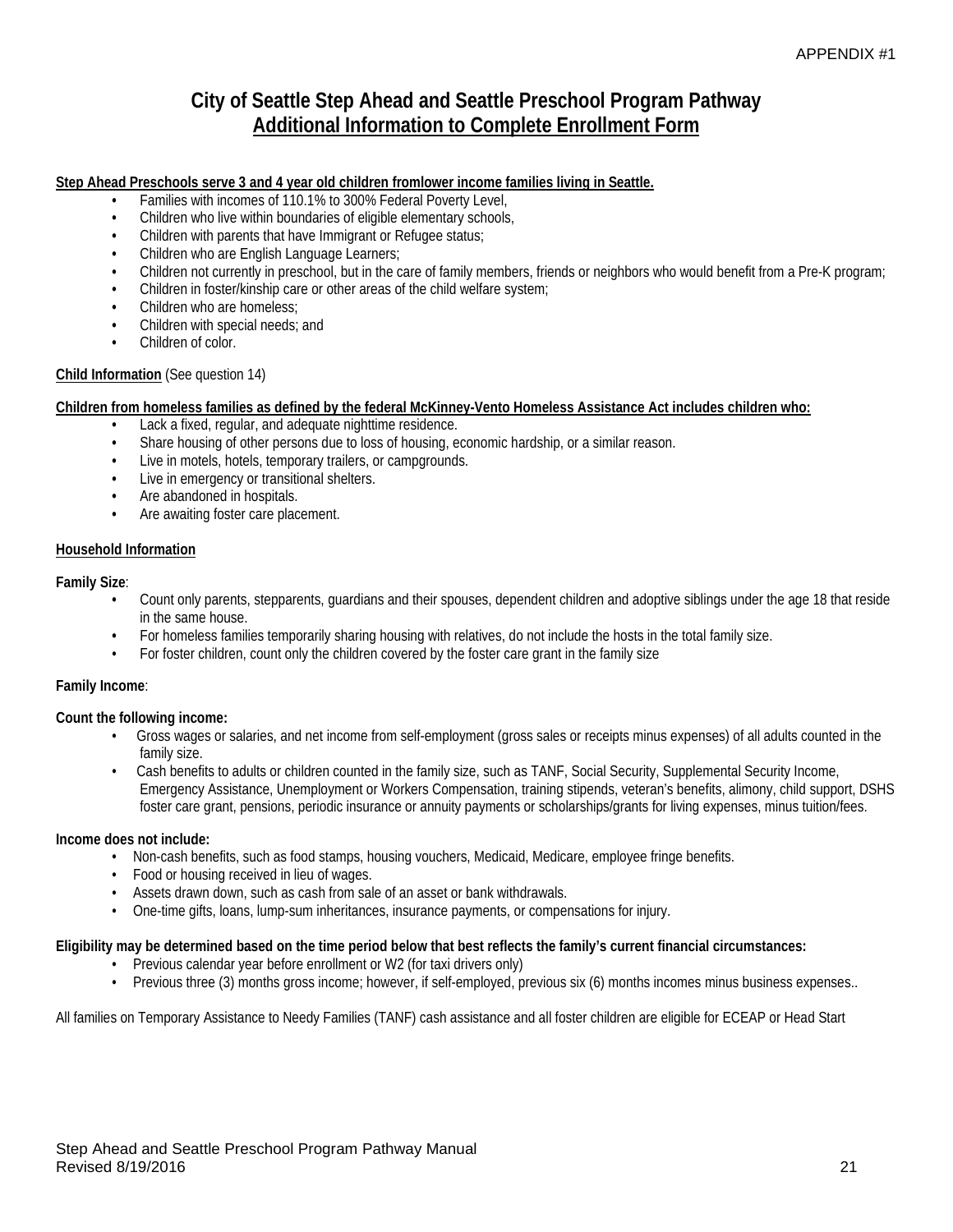#### <span id="page-21-0"></span>#2 – SA/Pathway Enrollment Checklist

**Parents: Last Name\_\_\_\_\_\_\_\_\_\_\_\_\_\_\_\_\_\_\_\_\_\_\_\_\_\_\_\_\_\_\_**

| Child's Info:                                                  | Last:                                                                                  | First: |                                                       | Middle Initial:        |
|----------------------------------------------------------------|----------------------------------------------------------------------------------------|--------|-------------------------------------------------------|------------------------|
| Full Day<br>Part Day                                           | Child's age : _____                                                                    |        | <b>Step Ahead City Subsidy</b><br><b>DSHS Subsidy</b> |                        |
| Checklist                                                      |                                                                                        |        | <b>Preschool Site</b>                                 | <b>City of Seattle</b> |
| <b>Step Ahead Application</b>                                  |                                                                                        |        | Copy of the application                               | Original application   |
| address remains the same, please fill out pages #1 & 5 only.   | Returning Child: $\Box$ If checked yes, and no child care subsidy is required and the  |        | ப                                                     | $\Box$                 |
| <b>Birth Date Verification</b>                                 |                                                                                        |        | $\Box$                                                | $\Box$                 |
| Documentation of family income                                 |                                                                                        |        |                                                       |                        |
| Paycheck stubs for the last three months                       |                                                                                        |        | ❏                                                     | ❏                      |
| payment of child support statement                             | Six months payment history from the office of Child Support or Declaration of non-     |        | ◻                                                     | ❏                      |
|                                                                | Proof of income received from any other source (e.g., SSI, SSA, unemployment benefits, |        | ◻                                                     | ❏                      |
| etc.)                                                          |                                                                                        |        | ❏                                                     | ❏                      |
| months of income records and 1 month of receipts for expenses) | Self-employed - Must fill out a Self-Employed Income and Expense Record form (6        |        |                                                       |                        |
| <b>Address Verification (See Address Verification List)</b>    |                                                                                        |        | $\Box$                                                | □                      |
| Parent/Guardian Consent Form                                   |                                                                                        |        | $\Box$                                                | ◻                      |
| Certificate of Immunization                                    |                                                                                        |        | $\overline{\square}$                                  | $\Box$                 |
| Student Parent/Guardian only                                   |                                                                                        |        |                                                       |                        |
| <b>Student Questionnaire</b>                                   |                                                                                        |        | $\Box$                                                | □                      |
| Official school registration showing cost of tuition           |                                                                                        |        |                                                       |                        |
| Financial Aid award letter                                     |                                                                                        |        | □                                                     | ❏                      |
|                                                                | Name of Step Ahead or SPP Pathway staff who verified eligibility and documents _       |        |                                                       |                        |
|                                                                |                                                                                        |        |                                                       |                        |

(**City Staff use only) Approved by** \_\_\_\_\_\_\_\_\_\_\_\_\_\_\_\_\_\_\_\_\_\_\_\_\_\_\_\_\_\_\_\_\_\_\_ **Date** \_\_\_\_\_\_\_\_\_\_\_\_\_\_\_\_\_\_\_\_\_\_\_\_\_\_\_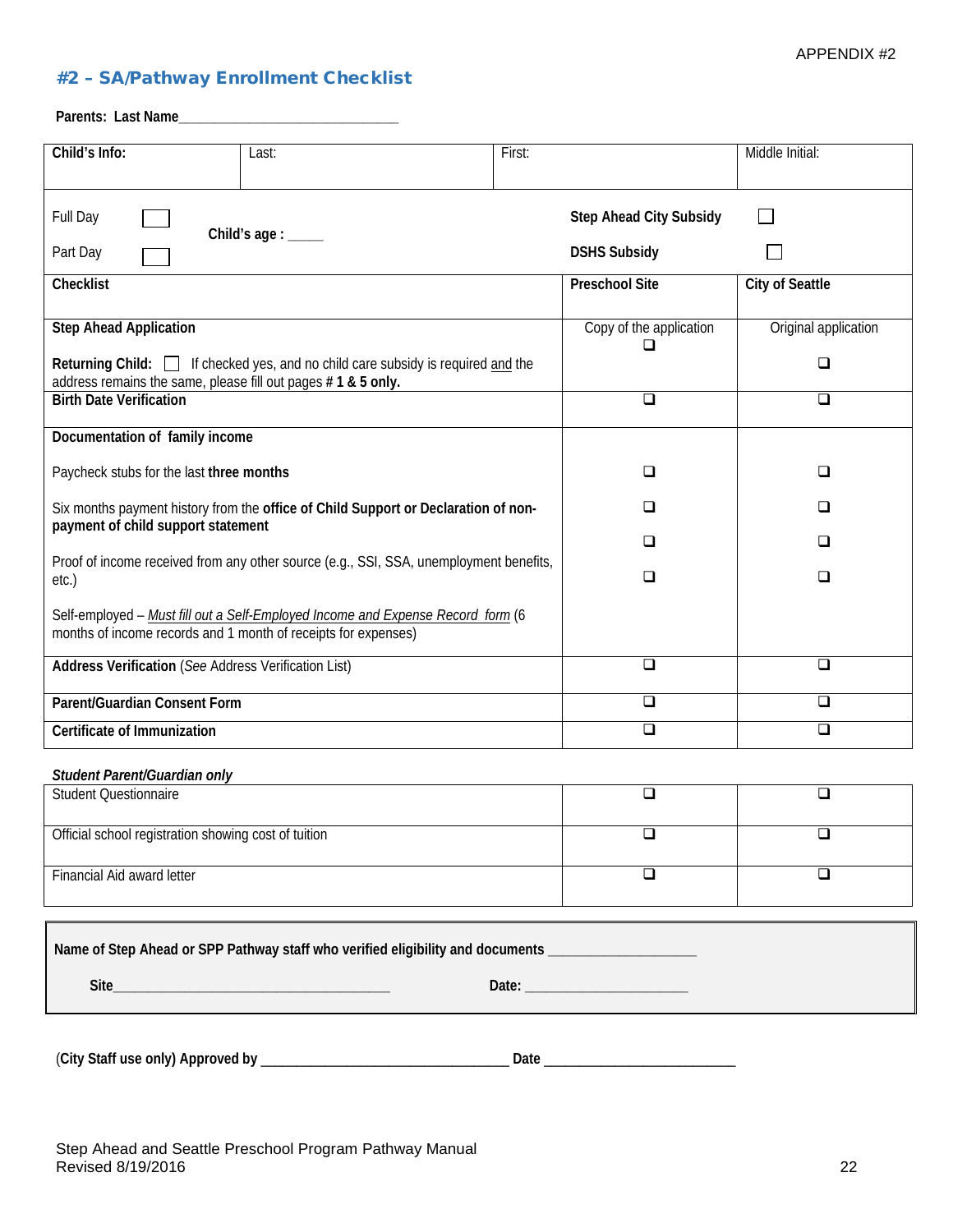#### <span id="page-22-0"></span>#3 – SA/Pathway Monthly Invoice Template

**City of Seattle Department of Education and Early Learning**

**SPP Pathway**

# **INVOICE PAYMENT FORM**

**Instructions: Complete grey cells only. All other cells will autofill. Print, sign, and email back to DEEL when completed.**

| <b>Provider's Name:</b>                                                                                                                                                                                                                                                                                                                                                                                                                                                  |                     |                                              |                 |                                                    |                              | Today's Date:                  |                     |
|--------------------------------------------------------------------------------------------------------------------------------------------------------------------------------------------------------------------------------------------------------------------------------------------------------------------------------------------------------------------------------------------------------------------------------------------------------------------------|---------------------|----------------------------------------------|-----------------|----------------------------------------------------|------------------------------|--------------------------------|---------------------|
| <b>Provider's Address:</b>                                                                                                                                                                                                                                                                                                                                                                                                                                               |                     |                                              |                 |                                                    |                              | 6/29/2016                      |                     |
| Provider's Phone No.:                                                                                                                                                                                                                                                                                                                                                                                                                                                    |                     |                                              |                 |                                                    |                              | Agency Invoice No. (Optional): |                     |
| <b>Contract Number:</b>                                                                                                                                                                                                                                                                                                                                                                                                                                                  |                     |                                              |                 |                                                    |                              |                                |                     |
| <b>Contract Period:</b>                                                                                                                                                                                                                                                                                                                                                                                                                                                  | 7/1/2016-6/30/2017  |                                              |                 |                                                    |                              | Invoice Month (Auto-Fill)      |                     |
| <b>Maximum Amount:</b>                                                                                                                                                                                                                                                                                                                                                                                                                                                   | \$244,287.00        |                                              |                 |                                                    |                              | <b>Enter Date</b>              |                     |
| Category                                                                                                                                                                                                                                                                                                                                                                                                                                                                 | <b>Unit Cost</b>    | <b>Maximum</b><br>Contract<br>Amount         | %<br>Completed  | <b>Less Previous</b>                               | <b>Earned This</b><br>Period | <b>Earned to Date</b>          | <b>Balance</b>      |
|                                                                                                                                                                                                                                                                                                                                                                                                                                                                          |                     |                                              | <b>Base Pay</b> |                                                    |                              |                                |                     |
| Slot Pay (July/August)                                                                                                                                                                                                                                                                                                                                                                                                                                                   | \$6,730.56          | \$13,461.12                                  | 0.0%            | \$0.00                                             | \$0.00                       | \$0.00                         | \$13,461.12         |
| Slot Pay (Sept-Dec)                                                                                                                                                                                                                                                                                                                                                                                                                                                      | \$12,526.32         | \$50,105.28                                  | 0.0%            | \$0.00                                             | \$0.00                       | \$0.00                         | \$50,105.28         |
| Slot Pay (Jan-June)                                                                                                                                                                                                                                                                                                                                                                                                                                                      | \$17,449.60         | \$104,697.60                                 | 0.0%            | \$0.00                                             | \$0.00                       | \$0.00                         | \$104,697.60        |
| <b>Baseline Pay Subtotal</b>                                                                                                                                                                                                                                                                                                                                                                                                                                             |                     | \$168,264.00                                 | 0.0%            | \$0.00                                             | \$0.00                       | \$0.00                         | \$168,264.00        |
|                                                                                                                                                                                                                                                                                                                                                                                                                                                                          |                     |                                              |                 | Variable Performance Targets (Based on % Complete) |                              |                                |                     |
| Enrollment (Nov Invoice)                                                                                                                                                                                                                                                                                                                                                                                                                                                 | Actual %            | \$11,217.60                                  | 0.0%            | \$0.00                                             | \$0.00                       | \$0.00                         | \$11,217.60         |
| Fall TSG (Feb Invoice)                                                                                                                                                                                                                                                                                                                                                                                                                                                   | Banded %            | \$5,608.80                                   | 0.0%            | \$0.00                                             | \$0.00                       | \$0.00                         | \$5,608.80          |
| Health Screenings (Jan Invoice)                                                                                                                                                                                                                                                                                                                                                                                                                                          | Banded %            | \$11,217.60                                  | 0.0%            | \$0.00                                             | \$0.00                       | \$0.00                         | \$11,217.60         |
| Winter TSG (April Invoice)                                                                                                                                                                                                                                                                                                                                                                                                                                               | Banded %            | \$5,608.80                                   | 0.0%            | \$0.00                                             | \$0.00                       | \$0.00                         | \$5,608.80          |
| Attendance (Jun Invoice)                                                                                                                                                                                                                                                                                                                                                                                                                                                 | Banded %            | \$5,608.80                                   | 0.0%            | \$0.00                                             | \$0.00                       | \$0.00                         | \$5,608.80          |
| Spring TSG (Jun Invoice)                                                                                                                                                                                                                                                                                                                                                                                                                                                 | Banded %            | \$5,608.80                                   | 0.0%            | \$0.00                                             | \$0.00                       | \$0.00                         | \$5,608.80          |
| PPVT Achievement (Jun Invoice)                                                                                                                                                                                                                                                                                                                                                                                                                                           | Banded %            | \$5,608.80                                   | 0.0%            | \$0.00                                             | \$0.00                       | \$0.00                         | \$5,608.80          |
| PPVT Outcomes (Jun Invoice)                                                                                                                                                                                                                                                                                                                                                                                                                                              | Banded %            | \$5,608.80                                   | 0.0%            | \$0.00                                             | \$0.00                       | \$0.00                         | \$5,608.80          |
|                                                                                                                                                                                                                                                                                                                                                                                                                                                                          |                     | Fixed Payment Performance Targets (Lump Sum) |                 |                                                    |                              |                                |                     |
| Classroom Startup (Sep Invoice)                                                                                                                                                                                                                                                                                                                                                                                                                                          | <b>Fixed Amount</b> | \$15,000.00                                  | 0.0%            | \$0.00                                             | \$0.00                       | \$0.00                         | \$15,000.00         |
| Kindergarten Transition Plan (Nov Invoice)                                                                                                                                                                                                                                                                                                                                                                                                                               | <b>Fixed Amount</b> | \$1,618.00                                   | 0.0%            | \$0.00                                             | \$0.00                       | \$0.00                         | \$1,618.00          |
| Kindergarten Plan Outcomes (Jun Invoice)                                                                                                                                                                                                                                                                                                                                                                                                                                 | <b>Fixed Amount</b> | \$3,317.00                                   | 0.0%            | \$0.00                                             | \$0.00                       | \$0.00                         | \$3,317.00          |
| <b>Performance Targets Subtotal</b>                                                                                                                                                                                                                                                                                                                                                                                                                                      |                     | \$76,023.00                                  | 0.0%            | \$0.00                                             | \$0.00                       | \$0.00                         | \$76,023.00         |
|                                                                                                                                                                                                                                                                                                                                                                                                                                                                          | <b>Grand Total</b>  | \$244,287.00                                 | $0.0\%$         | \$0.00                                             | \$0.00                       |                                | \$0.00 \$244,287.00 |
| INVOICE CERTIFICATION: I, the undersigned, do hereby certify under penalty of perjury under the laws of the State of Washington, to the best of my knowledge<br>and belief after diligent inquiry, that the materials have been furnished, the services rendered or the labor performed as described herein, and that the<br>claim is a just, due and unpaid obligation against the City of Seattle, and that I am authorized to authenticate and certify to said claim. |                     |                                              |                 |                                                    |                              |                                |                     |
|                                                                                                                                                                                                                                                                                                                                                                                                                                                                          |                     |                                              |                 |                                                    |                              |                                |                     |

**Name (please print or type) Signature of Authorized Representative Date**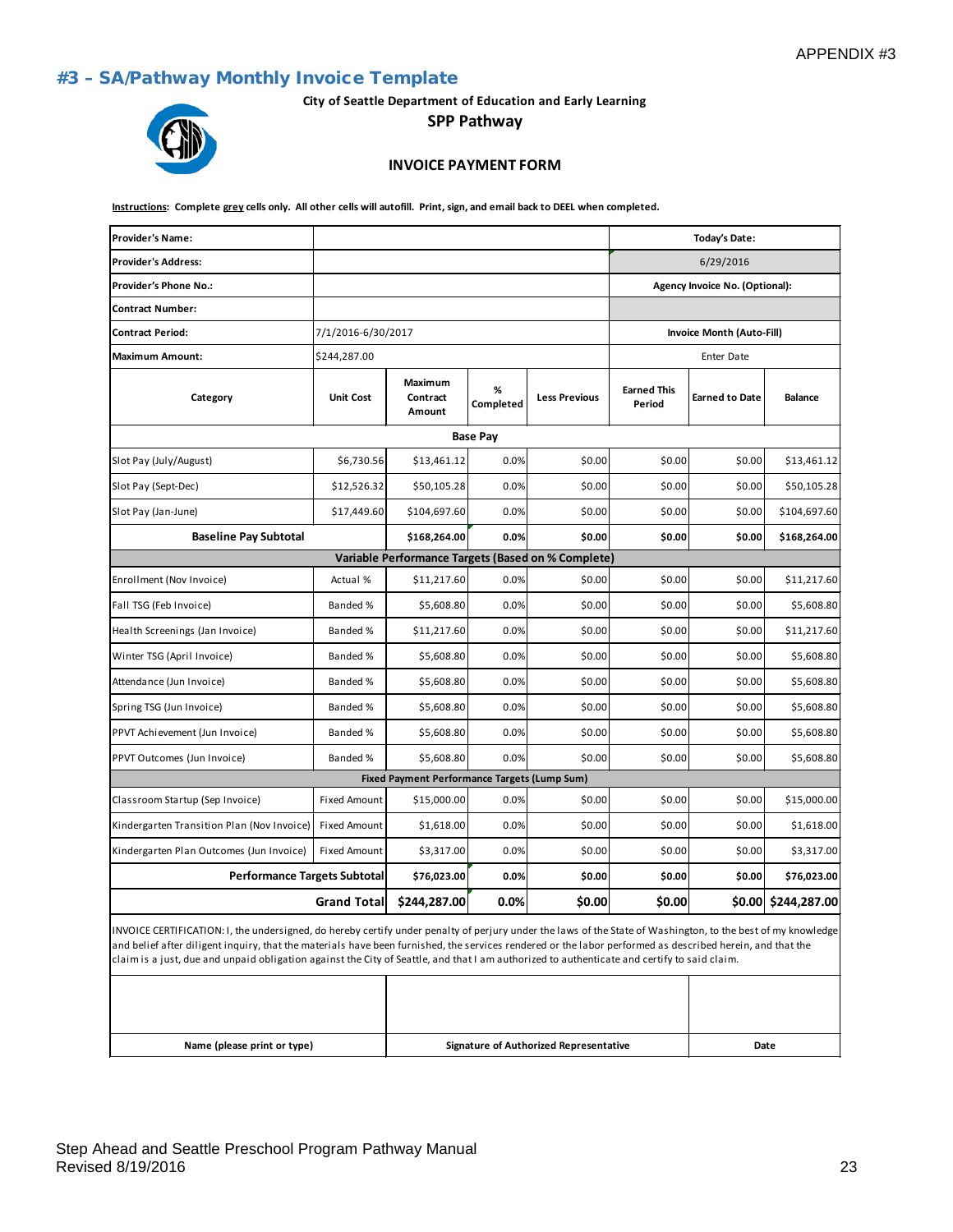#### # – TSG Tutorial Page: IRR

**TeachingStrategies GOLD -** Interrater Reliability (IRR) Access and Testing Tutorial Page

Step-by-step instructions for how to access and take the IRR test:

#### **STEP 1**

If not already on the TSG Dashboard when logged in, click on the "TeachingStrategies GOLD Dashboard" button in the upper left corner of your GOLD.

| TeachingStrategies*<br>GULD |                       |                      |                   |                 |                      | —————          |
|-----------------------------|-----------------------|----------------------|-------------------|-----------------|----------------------|----------------|
| Dashboard                   | <b>ADMINISTRATION</b> | <b>DOCUMENTATION</b> | <b>CHECKPOINT</b> | <b>PLANNING</b> | <b>COMMUNICATION</b> | <b>REPORTS</b> |
|                             |                       |                      |                   |                 |                      |                |

## **STEP 2**

| Click the "Professional Development" tab and choose Interrater Reliability<br><b>RETURN TO HOMEPAGE</b> |                           |                                                                        |                                          |                                                         |
|---------------------------------------------------------------------------------------------------------|---------------------------|------------------------------------------------------------------------|------------------------------------------|---------------------------------------------------------|
|                                                                                                         | <b>DASHBOARD</b>          | <b>MARKETPLACE</b>                                                     | <b>COMMUI</b>                            | PROFESSIONAL<br><b>MY PROFILE</b><br><b>DEVELOPMENT</b> |
| <b>ACCESS</b>                                                                                           | Katie's Communications    |                                                                        | Courses<br><b>Interrater Reliability</b> |                                                         |
|                                                                                                         | Teaching Strategies GOLD® |                                                                        |                                          | Sandbox<br><b>SUDDOIT</b>                               |
|                                                                                                         |                           | New: GOLD Home Page: We have moved our GOLD updates from the Dashboard |                                          |                                                         |

### **STEP 3**

You will be taken to the IRR page. From here, you will be able to see any tests you have started. Click on "Add a New Test." You can also click "Complete in English" or "Ver en Español" to begin a new test in English or Spanish.

|                               | <b>DASHBOARD</b>                        | <b>MARKETPLACE</b>                                                | <b>COMMUNITIES</b> | PROFESSIONAL<br><b>DEVELOPMENT</b> |
|-------------------------------|-----------------------------------------|-------------------------------------------------------------------|--------------------|------------------------------------|
| Courses                       |                                         |                                                                   |                    |                                    |
| <b>Interrater Reliability</b> |                                         | Interrater Reliability                                            |                    |                                    |
| Sandbox                       |                                         | Please select an Interrater Reliability Certification test below: |                    | Supp<br>Guide                      |
|                               | Age Group                               | Date Started                                                      |                    | <b>GOLD</b>                        |
|                               | Begin a new test                        |                                                                   |                    | Certific                           |
|                               | Complete in English   Ver en<br>español |                                                                   |                    | Langu<br>Option<br><b>Reliab</b>   |
|                               | Add a New Test                          |                                                                   |                    | Interra<br>Certific                |
|                               |                                         |                                                                   |                    | Contar                             |

#### **STEP :**

You will be directed to the IRR description and agreement page. Read the information and agreement and select "I agree" at the bottom of the screen.

|                               | <b>DASHBOARD</b> | <b>MARKETPLACE</b>            | <b>COMMUNITIES</b>                                                       | PROFESSIONAL<br><b>DEVELOPMENT</b>      |
|-------------------------------|------------------|-------------------------------|--------------------------------------------------------------------------|-----------------------------------------|
| Courses                       |                  |                               |                                                                          |                                         |
| <b>Interrater Reliability</b> |                  | <b>Interrater Reliability</b> |                                                                          |                                         |
| Sandbox                       |                  |                               | The Purposes of Teaching Strategies Interrater Reliability Certification | Sup<br>$\overline{\phantom{a}}$<br>Guid |